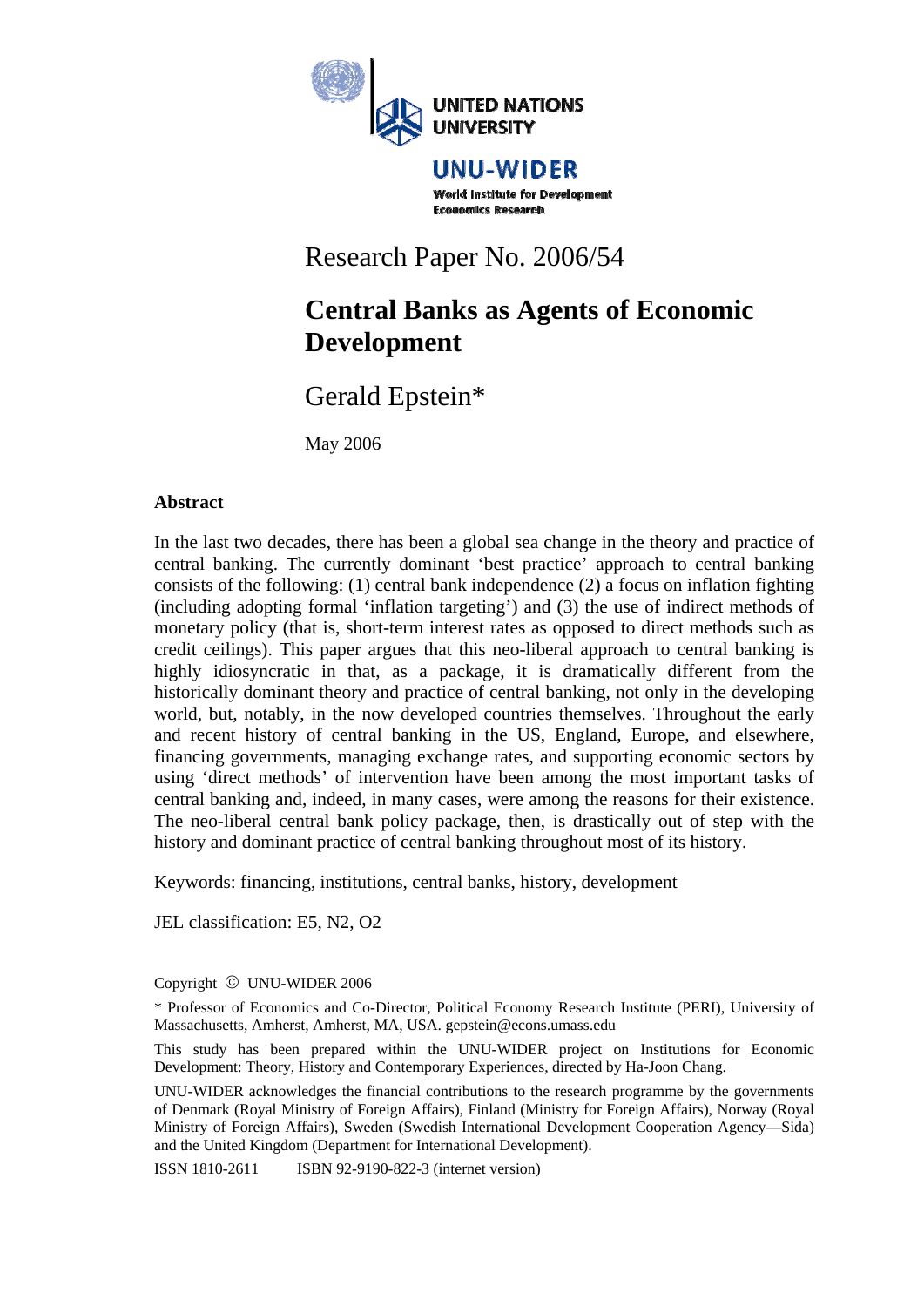#### **Acknowledgements**

This is a substantially revised and shortened version of a paper prepared for the UNU-WIDER conference, 'Institutions and Economic Development – Theory, History, and Contemporary Experiences', held in April 2005, Helsinki, Finland. The author thanks Ha-Joon Chang, Meredith Woo-Cummings, Eric Rauchway, Howard Stein, Leonardo Burlamaqui, Thomas David, Erik Reinert, and the other participants at the UNU-WIDER conference for many helpful comments, and Kade Finnoff for excellent research assistance. All remaining errors are mine.

*The World Institute for Development Economics Research (WIDER) was established by the United Nations University (UNU) as its first research and training centre and started work in Helsinki, Finland in 1985. The Institute undertakes applied research and policy analysis on structural changes affecting the developing and transitional economies, provides a forum for the advocacy of policies leading to robust, equitable and environmentally sustainable growth, and promotes capacity strengthening and training in the field of economic and social policy making. Work is carried out by staff researchers and visiting scholars in Helsinki and through networks of collaborating scholars and institutions around the world.* 

*www.wider.unu.edu publications@wider.unu.edu* 

UNU World Institute for Development Economics Research (UNU-WIDER) Katajanokanlaituri 6 B, 00160 Helsinki, Finland

Camera-ready typescript prepared by Adam Swallow at UNU-WIDER

The views expressed in this publication are those of the authors. Publication does not imply endorsement by the Institute or the United Nations University, nor by the programme/project sponsors, of any of the views expressed.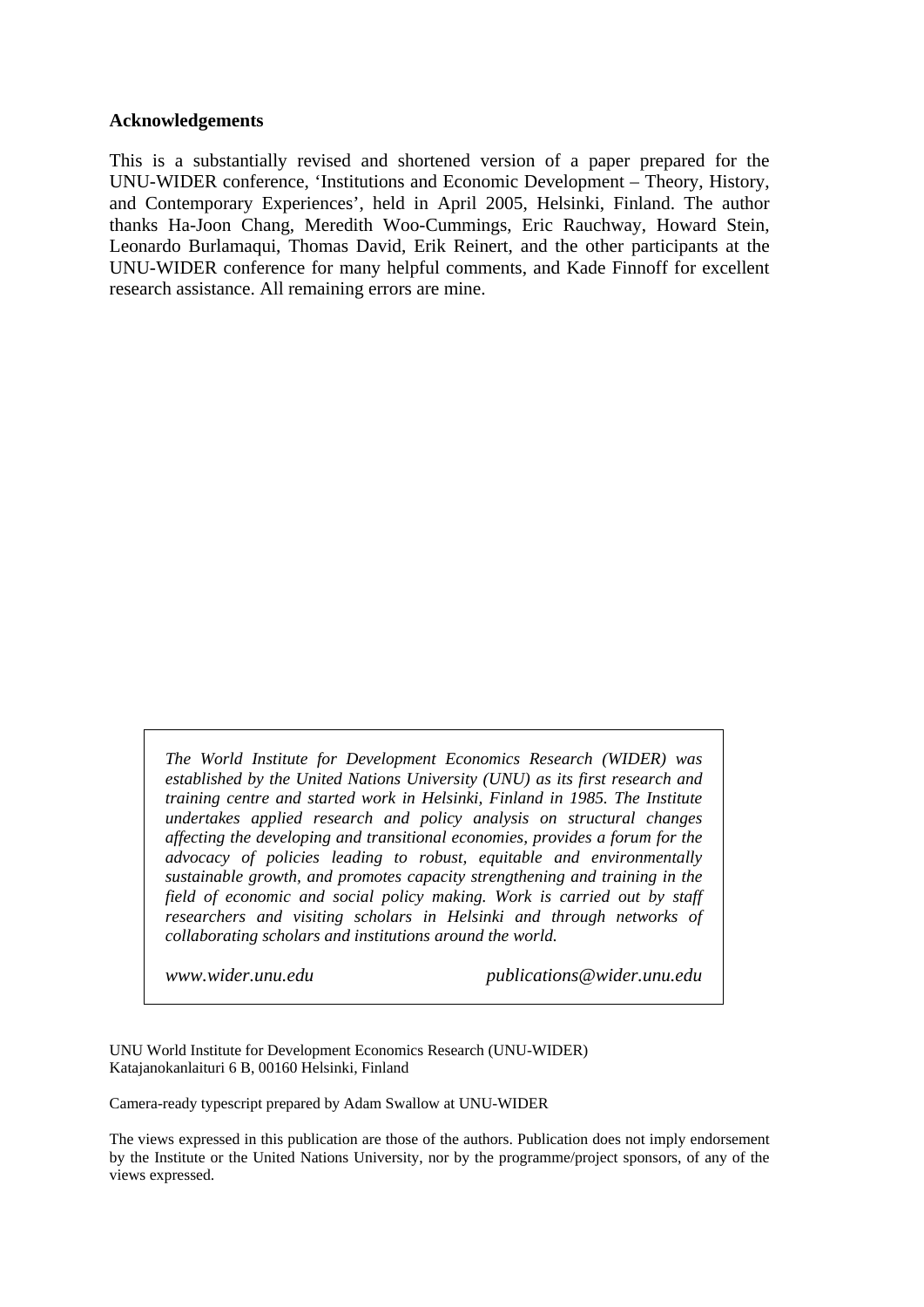## **I Introduction**

<u>.</u>

In the last two decades, there has been a global sea change in the theory and practice of central banking (Blinder, 1998; 2004). The 'best practice' now commonly prescribed by the international financial institutions such as the IMF (IMF), as well as by many prominent economists, is best characterized as the 'neo-liberal' approach to central banking (Epstein 2003). The main components of this recipe are: (1) central bank independence (2) a focus on inflation fighting (including adopting formal 'inflation targeting') and (3) the use of indirect methods of monetary policy (i.e., short-term interest rates as opposed to direct methods such as credit ceilings) (Bernanke et al. 1999).

These principles have far reaching implications. Central bank independence implies, first and foremost, that the central bank should not be subject to pressure from the government to finance government activities (deficits). The focus on inflation means that the central bank should not be concerned with other goals such as promoting full employment, supporting industrial policy or allocating credit to sectors of special social need, such as housing. Neither should the central bank attempt to manage exchange rates through monetary policy, and certainly not through using controls on capital flows. The pursuit of indirect tools of monetary policy means that the central bank should not use credit allocation techniques such as subsidized interest rates, credit ceilings, and capital controls to affect either the quantity or the allocation of credit. These tenets are being promoted not only in developed countries, but also with great vigor in the developing world.

As I show below, this recipe – no support for government expenditure, reluctance to manage exchange rates and opposition to use of capital controls, and a refusal to engage in credit allocation policies to support economic sectors – is a highly idiosyncratic one in the sense that, as a package, it is dramatically different from the historically dominant theory and practice of central banking, not only in the developing world, but, notably, in the now developed countries themselves.1 Throughout the early and recent history of central banking in the US, England, Europe, and elsewhere, financing governments, managing exchange rates, and supporting economic sectors by using 'direct methods' of intervention have been among the most important tasks of central banking and, indeed, in many cases, were among the reasons for their existence. The neo-liberal policy package currently proposed, then, is drastically out of step with the history and dominant practice of central banking throughout most of its history.2

Indeed, historians of central banking will agree that financing governments and managing exchange rates were key of central banks for decades, if not centuries.3 But there will be more resistance to the idea that a common feature of central banking has

<sup>1</sup> See Chang (2002), for parallel argument for a range of other policies and institutions.

<sup>2</sup> This is not to deny, of course, the important goal of price stability, and other stabilization objectives, in the history of central banking. See more below.

<sup>3</sup> There is a huge and rapidly growing literature on the history of the developments of central banks. For a succinct survey, see Goodhart et al. (1994); Sylla et al. (1999) stress the role of government.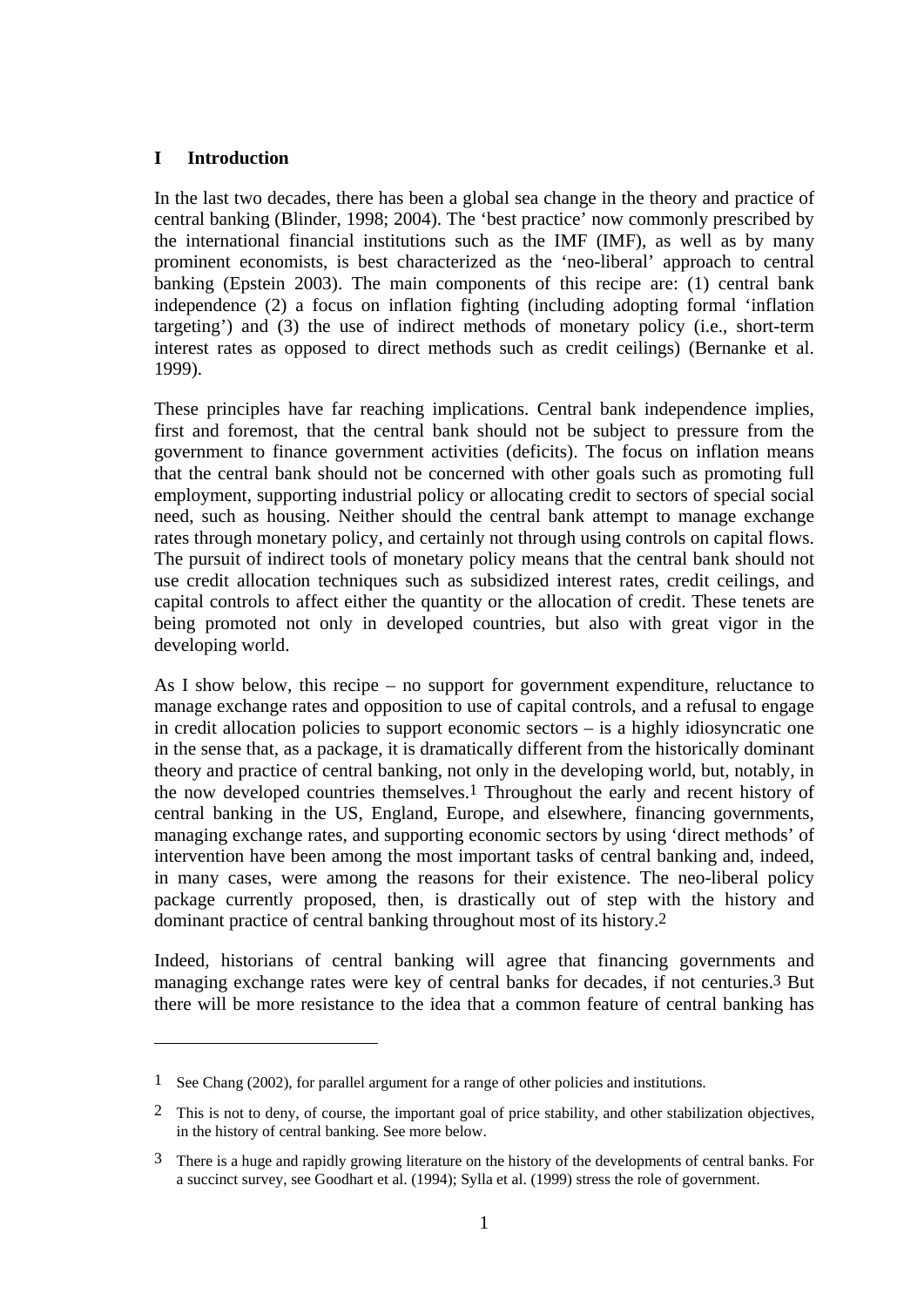also included the support of economic sectors. Following Gerschenkron's seminal discussion (Gerschenkron 1962), the standard story draws an important distinction between banking systems in late developers, such as France, and early developers, primarily England. Among the former, banks had to accumulate and allocate large amounts of long term credit so that local firms could catch up with those in England. Less discussed is an associated presumptive difference in the role of central banks in these two types of countries. When told, the story is that the Bank of England focused on *macroeconomic* issues such as maintaining the gold standard, controlling inflation, and acting as a lender of last resort to prevent financial instability, while central banks on the continent also were engaged in sectoral policies to support the medium term and long term financing of industry. The case of Japan is seen as more akin to the European countries, while that of the US is seen as more like that of England.

In this historiography, then, there were the *macro-oriented* central banks, such as the Bank of England and the US Federal Reserve, that have used primarily indirect tools of policy and there are the *credit allocating* central banks, such as the Bank of France and the Bank of Japan, that have supported industrial policy. This story goes on to suggest that achieving modernism in central banking involves transforming one's central bank from the anachronistic European mode into the modern mode of the Bank of England or Federal Reserve by eschewing credit allocation and the use of 'direct' controls to support economic sectors (Fischer 1994).

The problem with this story is that it misses an important fact: virtually all central banks, *including* the Bank of England and the US Federal Reserve (the Fed) have used direct means to support economic sectors. And this has not simply been a matter of historical aberration, but rather, it has been an essential aspect of their structures and behavior for decades on end. In particular, a crucial role for both the Bank of England and the Fed has been to promote the *financial sectors* of their economies, and especially, to support the *international role* of their financial services industries. They have done this by using subsidized interest rates, legal restrictions, directed credit and moral suasion to promote particular markets and institutions. Moreover, at times, they have even oriented their overall monetary policy toward promoting the development of this particular economic sector.

The historical role of the Bank of England in promoting the City of London is well known, but the Federal Reserve's similar role with respect to the US financial markets and the international role of the dollar is less discussed (Broz 1997; Epstein 1981; Greider 1987). Still, when acknowledged, these cases have usually been viewed simply as a way of re-distributing income from one sector (industry and labor) to another (finance). But – and this is the important point here – they should also be seen as mechanisms of 'industrial policy' an attempt by the central bank to build up a 'targeted' sector of the economy, not *only* to deliver benefits to their friends and political allies, or to provide 'macro stability', but *also* because they are considered an important, dynamic sector for the economy as a whole.

The point, then, is this: virtually all central banks have engaged in 'industrial policy' or 'selective targeting'. The difference lies in which industries they have promoted. Significantly, the whole tenor of economic development can be fundamentally affected by which of these industries the central bank and associated institutions promoted. Sorting this out is complex, however. Evidence suggests that central banks that are more oriented to industrial and social development are likely to have a more productive role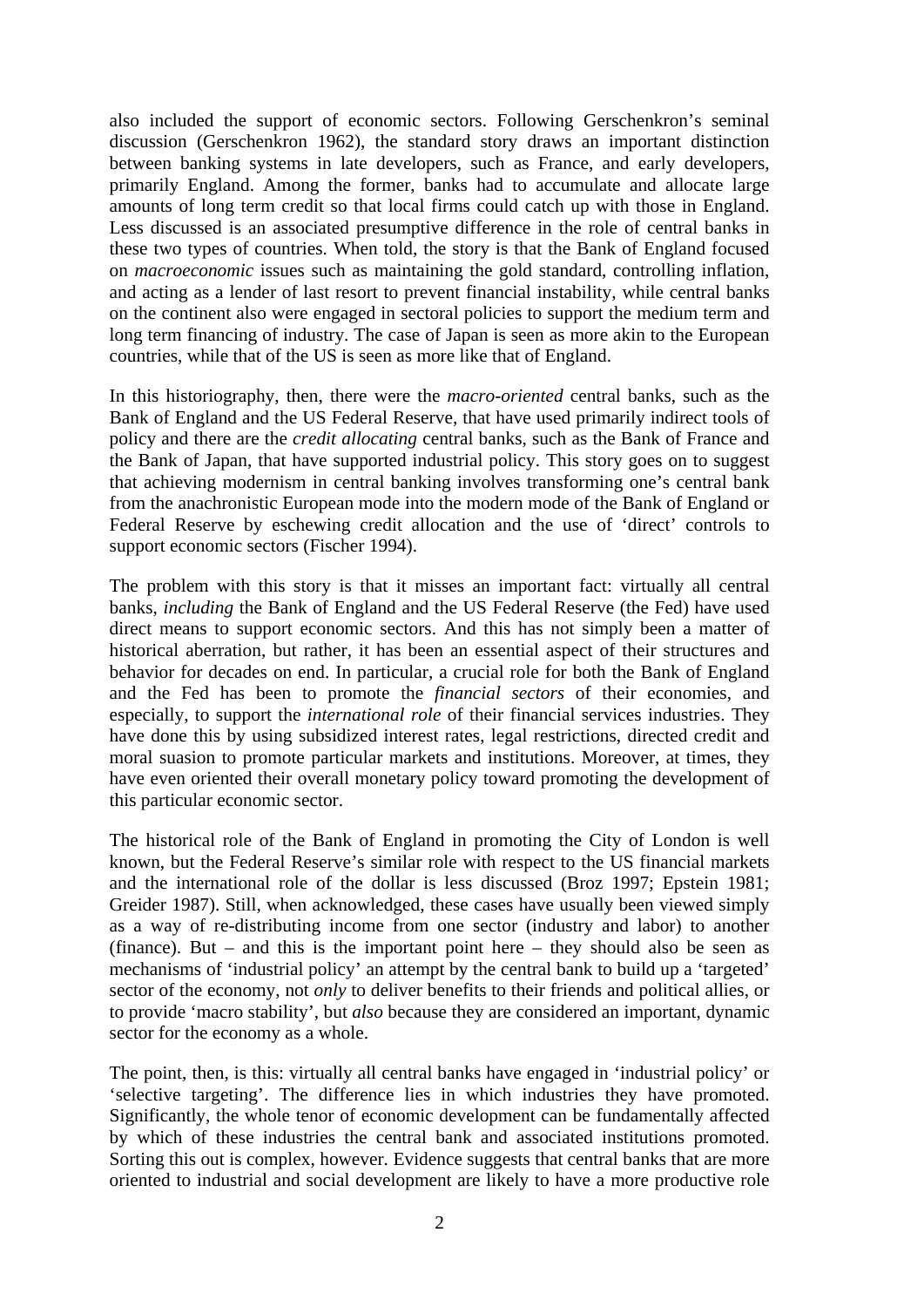as agents of development than those that build up the financial sectors, but presumably the impacts depend on many complex factors such as the structure of the domestic economies, their place in the global economy and the global economy's place in the evolution of world history.

The rest of the paper is organized as follows. In the next section, I discuss the functions and rationales for central banking, as a way of introducing some concepts and distinctions that will be important in the rest of the paper. Section III discusses the evolution of major 'OECD' central banks prior to the Second World War. I focus on their roles of financing governments, managing exchange rates, and promoting economic sectors. In section IV, I discuss the issue of sectoral policy in the Post Second World War period. Section V extends the argument to central banking in developing countries. Section VI summarizes and concludes.

## **II The role of central banks in development**

1

Most developed country central banks evolved from private banks, not in a bang, but over a long period of time (Goodhart 1998; Capie et al. 1994). Historians of central banking therefore debate the question: when did each 'proto' central bank become a 'real' central bank? This debate naturally raises the question: what exactly is the definition of a central bank, and as a related matter, what functions must a bank perform to be properly called a central bank? This question is of historical interest because to understand the role of central banks in development, one must determine when central banks were actually functioning. Because of the slow evolution of 'proto' central banks to actual ones, this is not an easy question to answer.

Most historians identify the following functions as being historically essential to the operations of central banks: (1) unifying and issuing the country's bank notes; (2) acting as the government's bank; (3) acting as the commercial banks' bank; (4) serving as a lender of last resort to the banking and even the financial system as a whole; (5) conducting monetary policy to manage the foreign exchanges and the price level. Other activities have been added to this list: (6) conducting monetary policy to manage the overall level of economic activity and (7) allocating credit to promote national goals. This list is contentious with historians, with many claiming that one or the other of these is the sina qua non of central banking, and with most authorities ultimately throwing up their hands and declaring that maybe they cannot agree on how to define a central bank, but they know one when they see it (Capie 1999).4

There are at least three other roles of central banks that are less considered. One is the *distributive* role of central bank policy. Central banks' policies can have differential impacts on different classes and groups: workers and capitalists, debtors and creditors, finance and industry, those operating in traded and non-traded goods. Linking this to the political economy of central banking, for example, bankers may oppose expansionary

<sup>4</sup> Capie (1999) for example, claims that the lender of last resort function is the true *sina qua non* of central banking. For purposes of this paper, we will try to avoid this problem by focusing on the roles played by banks that either were central banks or eventually evolved into them.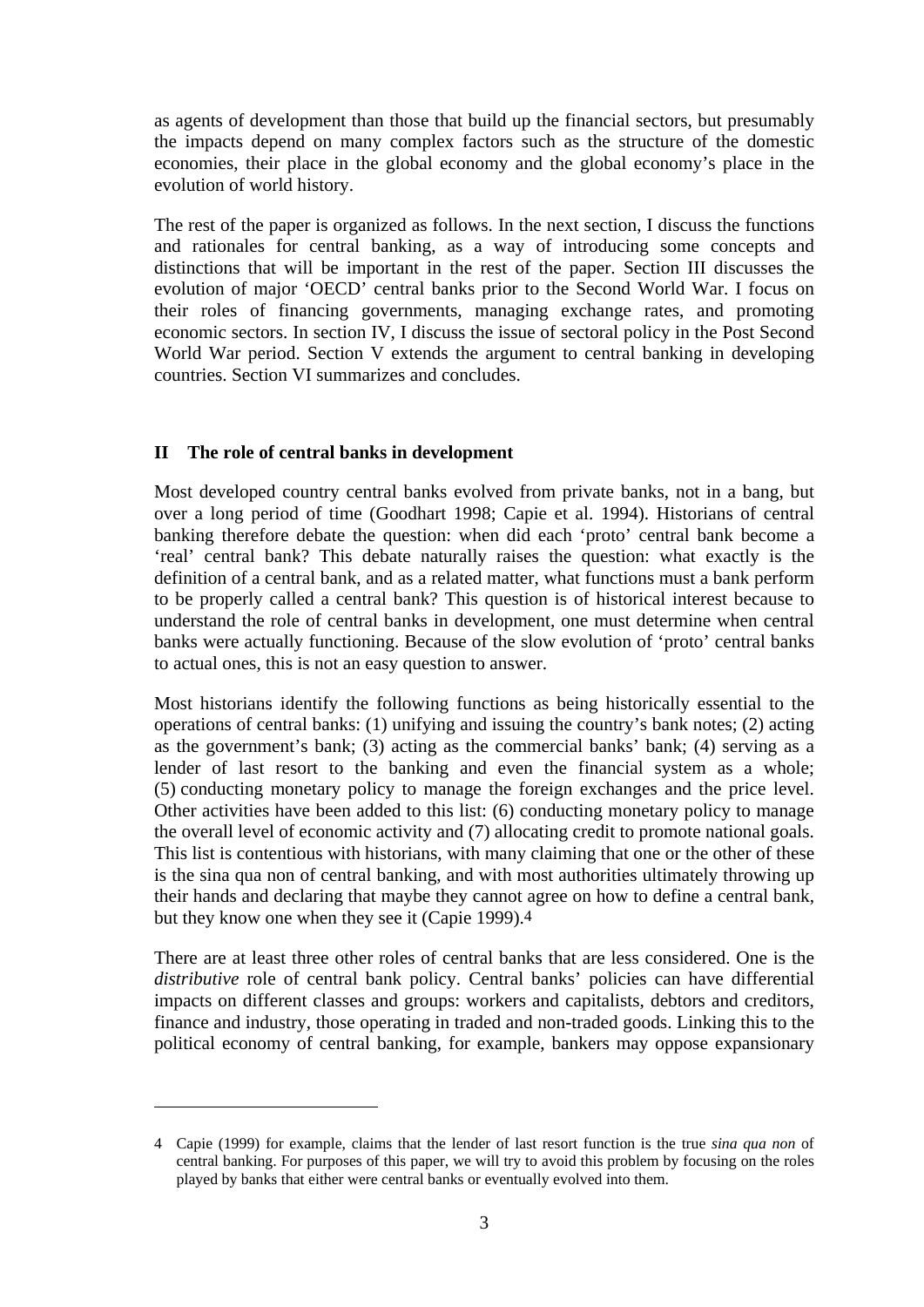monetary policy because it might lower real interest rates and raise inflation, whereas workers and industrialists may prefer looser policy.

A second less-known role is the *political* role of central banks. These days, this role is primarily discussed in the context of whether or not the central bank is *independent* of the government (as opposed to being *integrated* into the government) with a focus, primarily, on the impact of central bank 'independence' on inflation. But the political role of central banks is much more multi-faceted than this. During the period of decolonization following the Second World War, it was recognized that by promoting financial unification, central banks can play an important political role in helping to establish national sovereignty and unity. More recently, central banks which are relatively independent from government often represent and promote particular interests, constituencies and ideologies in the public and private spheres and thereby affect the color and tenor of overall political debate over economic policy (Epstein, 1982). In recent times, these have often been aligned with those in financial circles, including external actors like the IMF, in promoting financial liberalization, inflation targeting and the elimination of capital controls. By contrast, central banks that are more integrated into government are more likely to promote policies and procedures that are framed more closely by government priorities and reigning ideologies.5

A third underappreciated role is the *allocative role*: central bank policy can deliberately or inadvertently affect the profitability and access to credit of different industries. This developmental role is currently under-emphasized, relatively to the other two.

In short, historically central banks have played many and diverse roles: Central banks have accumulated these roles in fits and starts, some first as private, government connected banks, some as 'proper' public institutions. In any event, it is clear that the neo-liberal version of central banking has picked a highly truncated version of this list.

#### **Central banks as agents of development**

 $\overline{a}$ 

This brings us finally to the question: Where in all of this is the role of the central bank as an *agent* of *development*? The term 'agent' implies that the central bank *sees itself* as trying to promote development. The current fashion is for central banks to take a narrow view of this: the only roles it can play as an agent of development is to create a context of 'macroeconomic stability', including, financial stability through financial regulations. In our histories, however, we will see that for much of central banking history, many central banks have aspired to do much more than that, with a number of them even seeing themselves as 'agents of development' in the self-aware meaning of the term.

<sup>5</sup> Arguably, the neo-liberal approach to central banking that is now dominant could be said to be excessively focused on these two 'lesser known' objectives: distributive (redistributing income to rentiers) and political (promoting the neo-liberal project).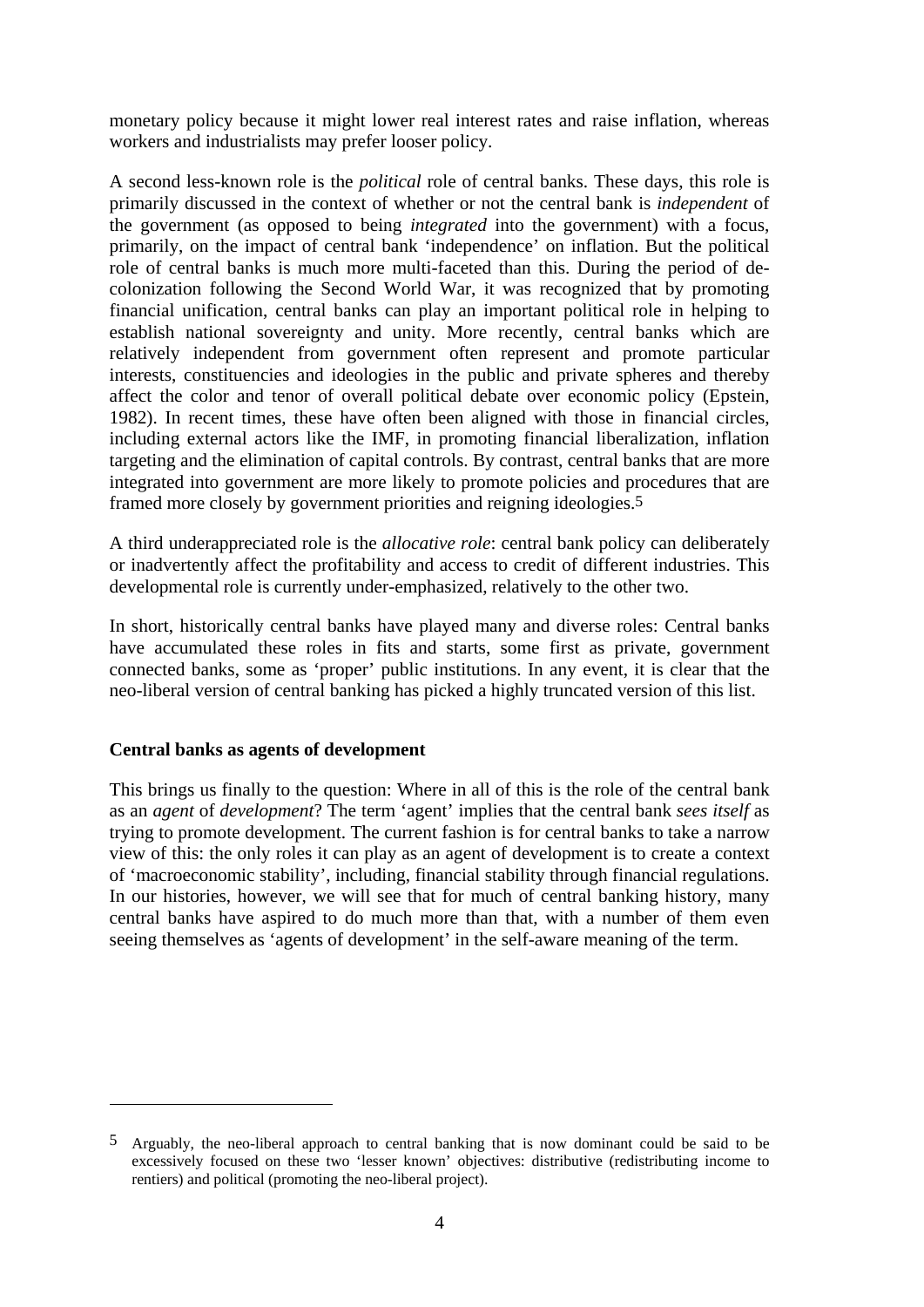### **III The development of central banking in the US, UK, Europe and Japan**

#### **Financing the state**

<u>.</u>

Historians of the development of financial institutions in general and central banks in particular increasingly emphasize the role of the state as being critical in the development of banking and central banking. Among the most important aspects is the impact of the state's need for finance. According to three of the most prominent historians of banking:

The more one studies the historical origins and development of modern financial systems, the more it becomes apparent that at most of the critical points when financial systems changed, sometimes for the better, sometimes for the worse, the role of the state was of paramount importance… Long before private economic entities…came to require financing on a scale beyond the capabilities of individual proprietors and partners, governments had needs for large scale finance… Among the needs for which states needed financing were: solidifying and extending their authority, unifying the disparate components of their states under a central administration, promoting state-led and state-financed economic development projects as means of increasing state power, and, perhaps most important of all, waging wars against other competing states. (Sylla et al. 1999: 1).

Among the ways states found to raise funds for these purposes, the most important included making arrangements with or creating special banks, typically by issuing a bank charter. In exchange for giving these banks monopoly over note issue and other privileges, the bank would promise to finance the state. Among other means, the bank would then generally take the debt issue of the government and distribute it among a decentralized group of lenders. This would facilitate the government's borrowing, and would also allow the lenders to create a 'lender's cartel' thereby improving their enforcement of debt repayment by the government (North and Weingast 1989). It is these banks that often evolved into central banks.

The initial creation of the Bank of England in 1694, in the midst of a major war with France, is, perhaps, the classic example of this role of central banking. In effect, a deal was struck: the state would get badly needed loans at a preferential rate in exchange for granting extensive legal privileges to a private banking corporation, a corporation that eventually became the Bank of England (Broz 1997: 215).6 The role of the Bank of England in financing the crown is commonly cited as an important factor in the warmaking prowess of Britain and, particularly, in its success in the Napoleonic Wars.

While the Bank of England is the best-known case of the fiscal role in central bank development, there are many other prominent examples: the first two banks of the United States in the nineteenth century, the Bank of France (1800) the National Bank of

<sup>6</sup> Broz (1997: 215) notes that 'as a concomitant, the plan included a set of mechanisms to limit the government's ability to renege on its loan agreements'.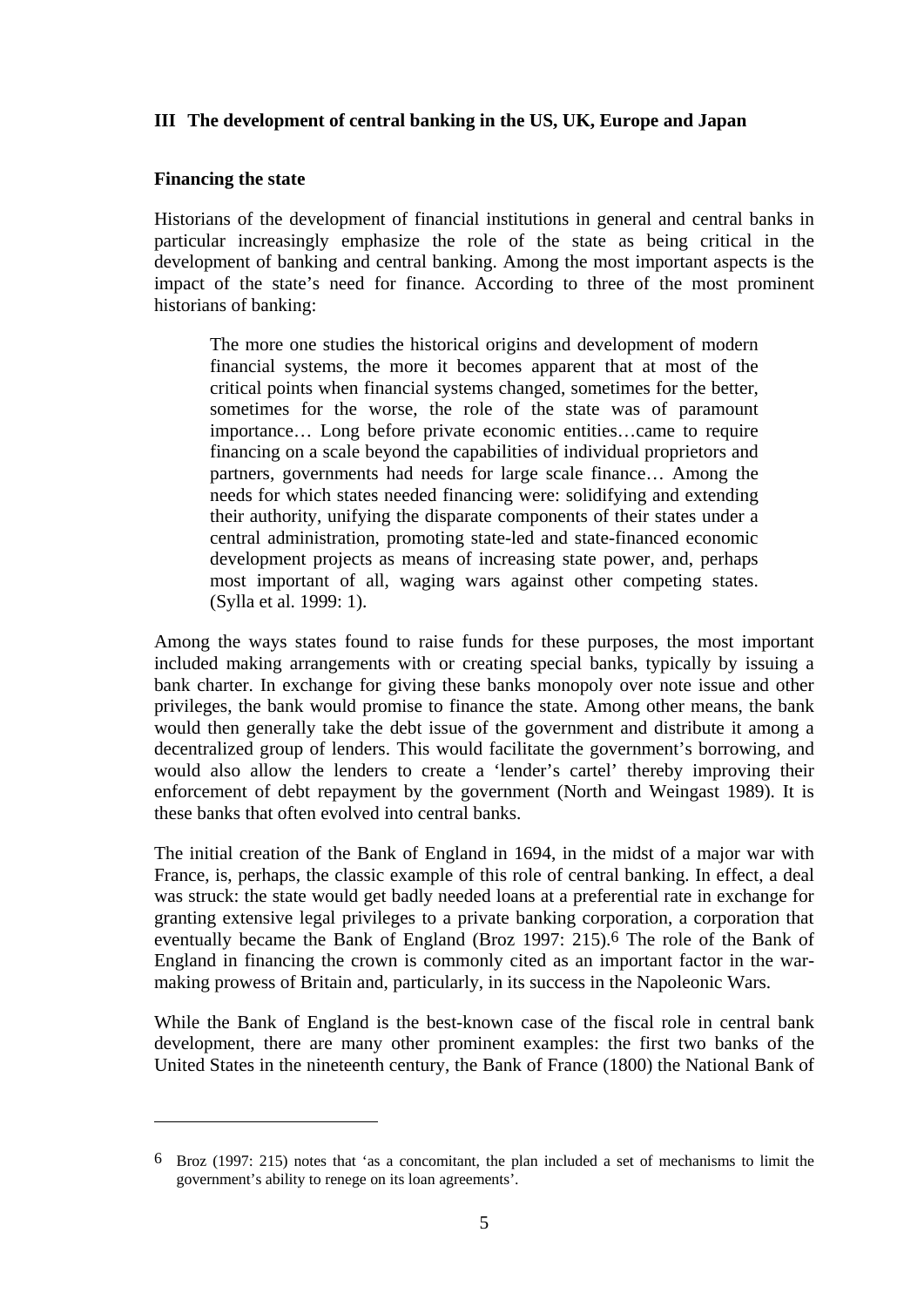Belgium (1850), the Bank of Spain (1874) and the Reichsbank (1876) (Capie et al. 1994: 1-231; Broz 1997: ch. 6).

Central banks, then, at their inception, were designed to finance the state. How ironic it is, then, that the current fashion in central banking is to severely limit the ability of central banks to carry out this function, especially when state capacities in developing countries have been eviscerated by years of structural adjustment.

#### **Managing exchange rates and the price level**

Since most of the European countries were on a specie standard in the nineteenth century, a crucial task of these central banks was to maintain the convertibility of the county's currency into specie at the fixed price. In practice, this meant managing the country's money, credit and gold reserves so as to maintain convertibility (Eichengreen 1992). Maintaining convertibility at the fixed rate also served to limit increases in price levels and, therefore, the task of these central banks was to target the exchange rate and, in doing so, also implicitly manage the price level.

Yet, in practice, most central banks had additional goals. These included directing credit to specific uses, and limiting economic instabilities associated with inflows and outflows of capital and gold. Some central banks also tried to maintain trade surpluses, rather than automatically adjust according to gold standard rules of the game that were supposed to automatically lead to international trade balance.

To pursue these additional objectives, central banks employed numerous 'gold devices' (Eichengreen 1992; Yeager 1976). These were employed, among other reasons, to give the central bank some freedom to manage monetary and credit conditions as seemed appropriate for domestic business (Yeager 1976: 307, fn. 25) and other domestic goals. In Germany, for example, interest free loans were given to importers of gold, and exports of gold were impeded (Yeager 1976: 306). This, of course, amounts to a type of exchange controls. Similar devices were used in France where, for example the central bank sometimes insisted on its legal right to redeem its notes in silver 5-franc pieces rather than gold, a clear tax on the export of gold (ibid.). These devices 'put some slight variability into the gold values of monetary units and slightly increased the range of possible exchange rate fluctuations' (ibid.). These and related devices clearly undermine the notion of a rules based and automatic system of central bank policy, as well as one single-mindedly devoted to price stability. The Bank of England, of course, had the most power to utilize discretion (see below), but other central banks did so to some extent as well. Still, to be sure, these were modest efforts to generate flexibility within the context of the relative straight jacket of the gold standard.

In short, even within the confines of the international gold standard, central banks used exchange and capital controls to buy some freedom of maneuver to pursue domestic objectives. This violates the neo-liberal recipe of today, but was used to good effect in the (old) liberal period of the nineteenth century.

#### **Sectoral policies**

As discussed earlier, central banks, both on the European continent and off, promoted sectoral goals.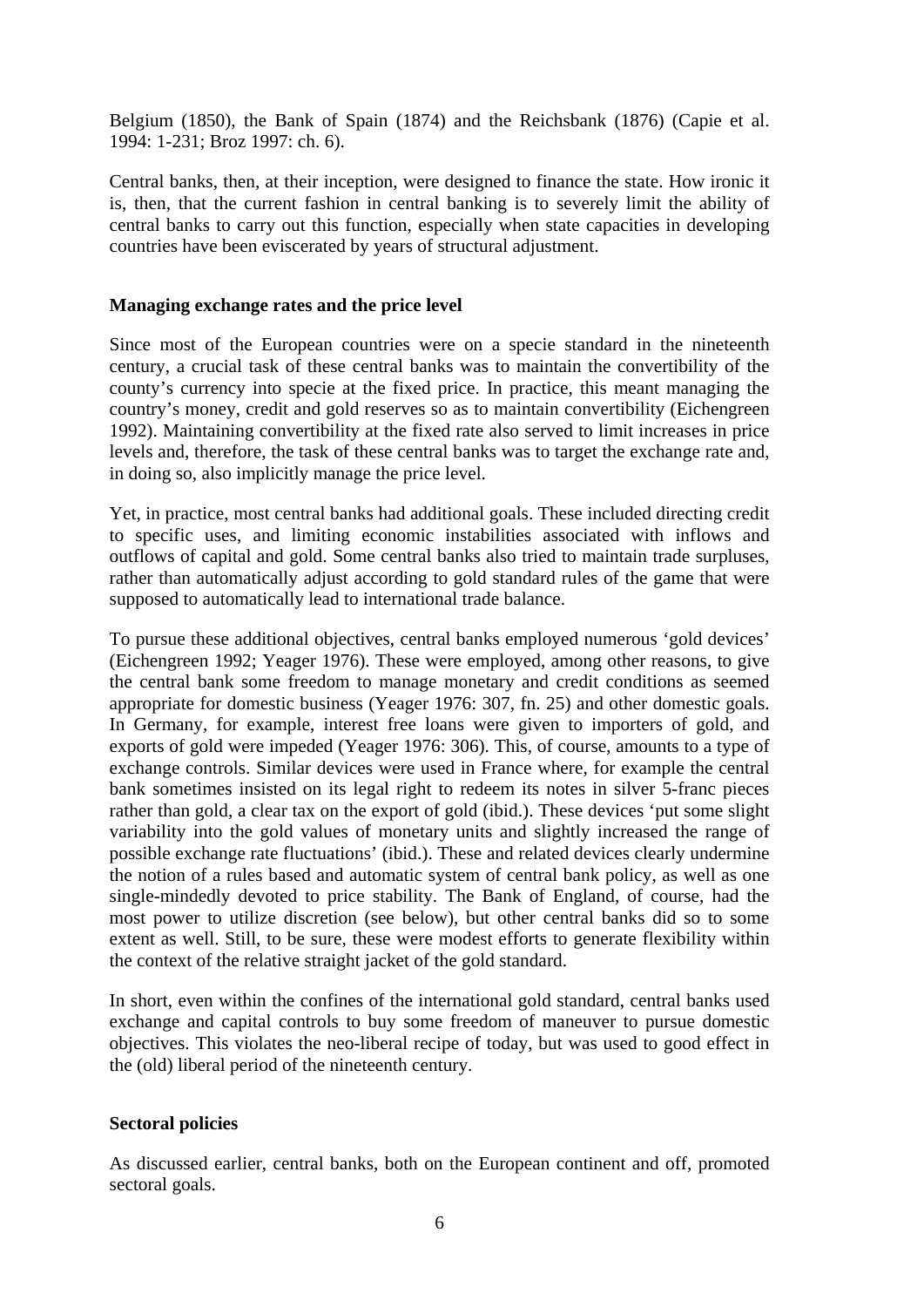#### **Continental European central banks in the nineteenth century**

Central banks in Europe were not only important lenders to the state. Many of them were also very involved in lending to industry (Capie et al. 1999: 69; Cameron and Neal 2003). For example, the Bank of France, the Bank of the Netherlands, and the Bank of Italy all had widespread branch networks, and had very close relationships with industry. The Reichsbank of Germany also had important industrial customers (ibid.).

It is important to remember in this discussion that these 'central' banks were private banks with special government privileges. Hence, they were profit oriented.7 But the fact that these were private institutions should not lead us to underestimate the 'public' role they played in helping to direct credit. Because these banks had special monopoly privileges from the government, including a monopoly on note issue and, in some cases, the requirement that the government and even other banks place reserves with them, these banks had subsidized access to credit. The fact that they, then, loaned this subsidized credit to industry, likely played an important role in the development of industry in these economies (Cameron and Neal 2003). Knodell reports that countries that had central banks during this period had, on average, lower nominal and real interest rates, than countries that did not (Knodell 2004).8 This resulted presumably from both the efficiencies of these institutions and also the subsidies created by the state in their formation and operations.

The point is that there was a government/central bank financial structure that was able to mobilize credit, both for state activities as we saw earlier, and also for industry. And, in many cases, this was accomplished while countries remained on the gold standard, perhaps with the help of 'gold devices' that served to some extent as exchange controls to give central banks some freedom to pursue domestic goals. And this was all happening during the so-called 'laissez-faire' period of European capitalism in the nineteenth century.

One should not over estimate the extent to which these central banks were 'agents' of development in the sense of having a developmental 'vision' and intent. These central banks were private, not public. As a result, their interest was in making a profit. At times, this concern even conflicted with their activities as central banks. Still, however imperfectly, these central banks helped mobilize and allocate finance to industry and to government in the service of economic development, sometimes directed by a developmental vision from the state.

#### **Britain and the US**

1

As discussed earlier, the Bank of England and the US Federal Reserve are often seen as has lacking in 'sectoral' policy during their early years. While these central banks were not as closely connected with 'industry' as central banks on the continent, their

<sup>7</sup> This has been identified as a key problem in their functioning as 'real' central banks (ibid; Goodhart 1988).

<sup>8</sup> Paradoxically, she also reports that this did NOT lead these countries to experience more rapid economic growth. Knodell argues that this may have been due to the commitment of these central banks to staying on the gold standard (Knodell 2004).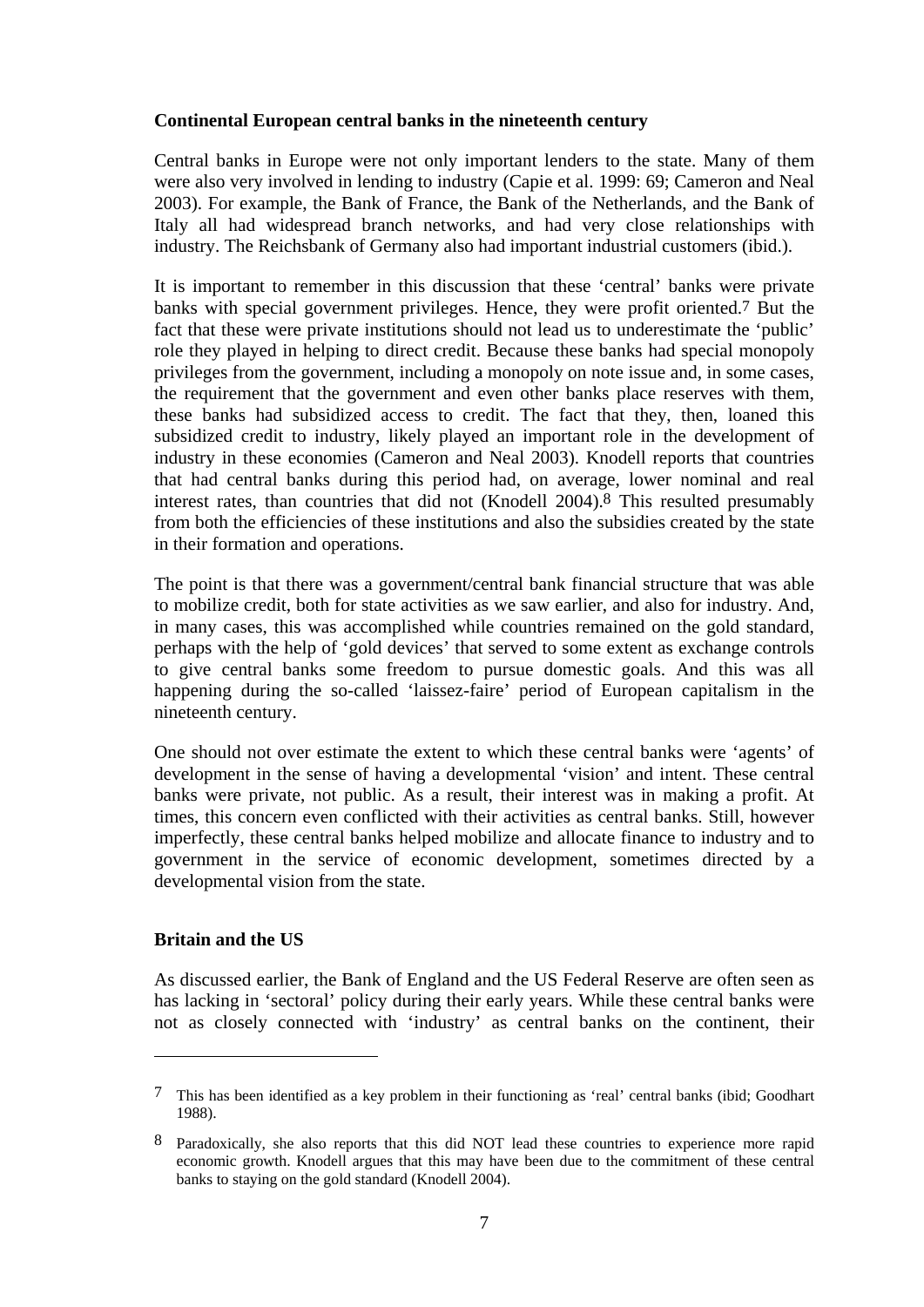association was not completely lacking. But the main problem with this argument is that these banks were very much involved in promoting sections of the financial sector in their economies. We first discuss the Federal Reserve and then take on the more familiar story of the Bank of England.

#### **The Federal Reserve**9

 $\overline{a}$ 

The common explanation of the founding of the Fed in 1913 was that it was designed to enhance the country's lender of last resort function to prevent the cyclical drains of reserves from regional banks and resulting financial panics that had characterized earlier decades. While this is certainly part of the story, another key factor was the desire on the part of New York bankers to enhance their ability to compete with London banks in the global financial market. As Carter Glass, who was instrumental in the creation of the system, told a Washington audience during the First World War:

The proponents of the Federal Reserve Act had no idea of impairing the rightful prestige of New York as the financial metropolis of this hemisphere. They rather expected to confirm its distinction, and even hoped to assist powerfully in wresting the scepter from London, and eventually making New York the financial center of the world. (quoted in Kolko 1963: 254).

As Broz describes in great detail, relative to the prior National Monetary System the key changes in the Federal Reserve Act concerned creating markets in bankers and trade acceptances that would allow New York Banks to compete with British banks in the highly lucrative financing of international trade (Broz 1997: ch. 1). A key factor was creating a central bank that would allow the bank to discount these acceptances. As Paul Warburg, a New York banker and one of the master-minds behind the Federal Reserve Act put it: American discounting practices prior to the founding of the Fed was 'as backward as Europe at the time of the Medicis, and Asia, in all likelihood, at the time of Hammurabi' (quoted in Broz 1997: 40.)10

In determining the choice of eligible paper for open market operations, the authors of the Federal Reserve Act chose instruments that would help develop these markets in order to improve the competitiveness of US banks with their London counterparts. These included bills of exchange, or trade acceptances drawn within the United States, which was not used extensively to finance domestic transactions (Broz 1997: 48).

Key components of the Federal Reserve Act were also designed to enhance the ability of the US financial system to manage the gold standard. Since the resumption of the gold standard in 1879, the US had perhaps the freest market for gold in the world, and did not have a central bank to protect the supply in case of crisis (Broz 1997: 49). In

This section draws heavily on the fascinating book by Broz (1997), as well as the more familiar work of Greider (1987). See also Epstein (1981; 1982). Limited space prevents me from discussing many other issues here, including the role of wildcat banking, and the J.P. Morgan bank's central banking roles.

<sup>10</sup> The issues here are quite technical, but see Broz (1997: ch. 1) for a clear exposition.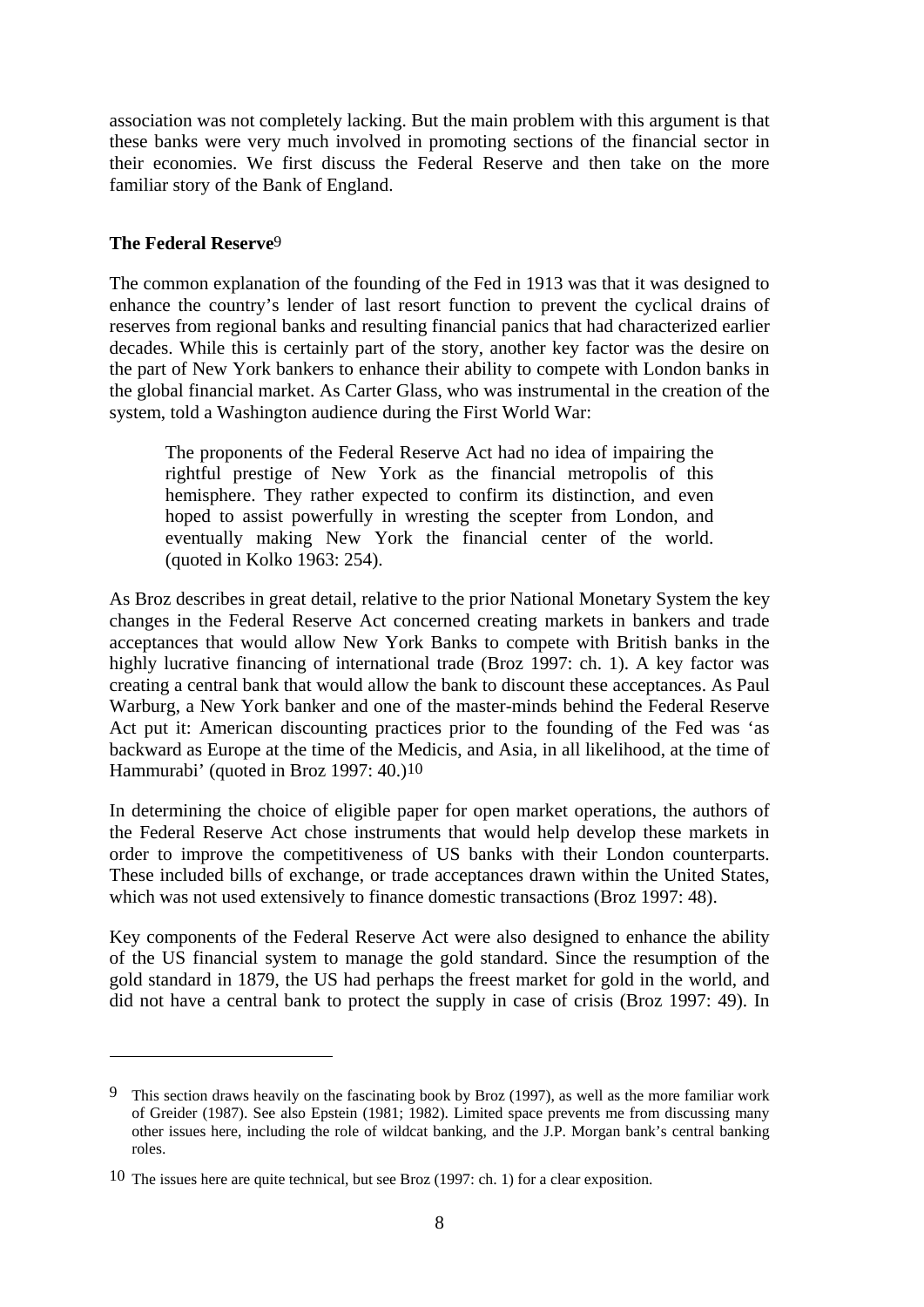addition, the US did not have a central bank that could employ gold devices to help create policy space to pursue other goals.

Promoting New York banks in their quest to become more competitive with British banks in global business was also associated with promoting the US dollar as an international currency. Despite the fact that the US had accumulated massive amounts of foreign assets and had been turning into the world's largest creditor, the US dollar was still not widely used in international finance. The Federal Reserve Act was also intended to rectify that situation. This too was seen by New York bankers as enhancing their profits (Broz 1997: ch. 2). To some extent, this promotion of the international aspects of the Federal Reserve Act in order to help New York bankers compete with London was simply a matter of 'rent seeking': the bankers were well organized and they had the economic and political muscle to push through the Act in Congress, despite opposition from other sectors. Still this act of targeted policy to subsidize and promote a particular financial sector in its quest to become more internationally competitive came at a time of major increase in the US economic and political role in the world economy, and further developed that role.

One could discuss many other examples of ways in which the Fed has supported the financial sector of the US – from LDC debt crisis bailouts, to promoting IMF structural adjustment policies, to underwriting the stock market during the 'tech bubble' – but space does not allow. Still, it seems clear that, from its inception, the Fed has engaged in significant amounts of sectoral promotion. To claim otherwise is to ignore history.

#### **The Bank of England**

The case of the Bank of England and its connection to the City of London is well known. London had been the financial center of the world, or had a monopoly of capital exports at least up to 1850. Rivalry with the French heated up around mid-century, but the Franco-Prussian War destroyed French chances. By 1875 London was supreme in both domestic and international money markets. (Kindleberger 1993: 261).By the late nineteenth century, during the heyday of the classical gold standard, British banks and bond houses were dominant in international capital markets and in the financing of trade. For example, during the boom in foreign securities from 1904 to 1913, British bond and banking houses sent abroad close to half of British savings and 5 per cent of national income (Kindleberger 1996: 136).

A major reason for British financial primacy was the structure and stability of the international gold standard, which, at times, operated more like a sterling standard (Kindleberger 1996: 136). A French study quoted by Kindleberger comparing the relative competitiveness of finance in London versus Paris highlights the role of the gold standard in conferring advantages on London: 'Paris was especially handicapped by the practice of bimetallism, which gave the Bank of France the choice of whether it would pay off its notes in gold or silver – whereas in London one could get all the gold one wanted without hesitation on the part of the authorities or any doubt' (quoted in Kindleberger 1993: 262). Summing up, Kindleberger notes that London was a world financial center, while Paris was a European one (ibid.: 263).

For our purposes, the relevant lesson is this: while other factors were important, such as the efficiency and sophistication of the British financial institutions, the existence and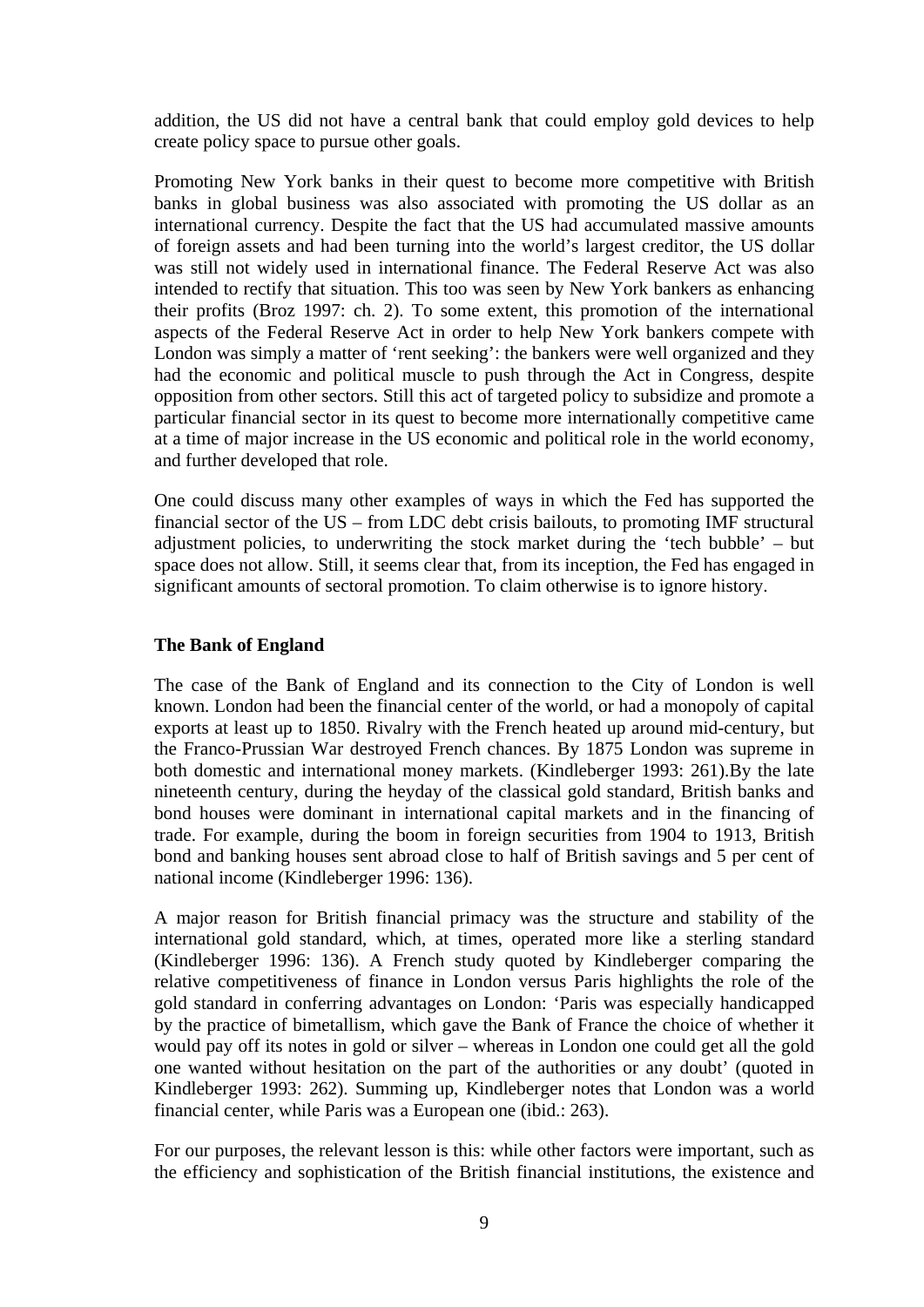stability of the gold standard, with sterling at its center (along with gold) was enormously important in the success and global competitiveness of the British financial system. *Hence, the efforts and support that the Bank of England made to develop and maintain the gold standard were, in effect, a major subsidy and support of the city of London financial institutions themselves*. For England then, central bank policy to maintain the convertibility of sterling into gold was not only a macroeconomic policy; it was, very importantly, also a sectoral policy, a sectoral policy designed to support the international competitiveness of British financial institutions*.*11

Thus, even during the classical liberal period of the late nineteenth and early twentieth century, all the central banks considered here have engaged in sectoral policies, including the Bank of England and the US Federal Reserve. After the Great Depression and the Second World War, this use of selective policies became even more integral to central bank policies, and more widespread.

## **IV Western central bank policies after the Second World War: credit allocation for social goals**

It is well known that following the disasters of the Great Depression and the Second World War, governments in the UK, Europe, Japan and even the US asserted much greater control over central banks and the banking industries (Capie et al. 1999). Central banks became, once again, important institutions for financing and managing government debts accumulated during the war; and after the war, central banks also became important tools for rebuilding and restructuring national economies and providing for social needs, often under government's direction. Central banks utilized a variety of credit allocation techniques to accomplish these goals, and in most cases, these techniques were supported by capital and exchange controls on international capital movements (see, for example, Epstein and Schor 1992).

The types of controls central banks used, the goals they were directed to and their degree of success, varied from country to country and time to time. No matter how successful, virtually all of these central banks had ended or severely limited their use of these controls by the mid 1980s. Under the neo-liberal play book, these controls, despite their long histories and many successes, were thrown in the dust bin of history.

### **Developed country central banks as agents of development during the 'golden age of capitalism'**12

The great depression of the 1930s and then the Second World War was a watershed for central banks in the industrialized world. Virtually all were brought under more government control and were reoriented to facilitate government priorities. In the United States, the Fed was brought under tighter government control in the late 1930s

 $\overline{a}$ 

<sup>11</sup> There were many other ways in which the Bank of England supported the domestic financial sector. But for reasons of space, I focus here on the gold standard.

<sup>12</sup> I have drawn the material for this section mainly from US House of Representatives (1972), Zysman (1987), Hodgman (1972), and US Senate (1981). See also Pollin (1995) and Grabel (1997).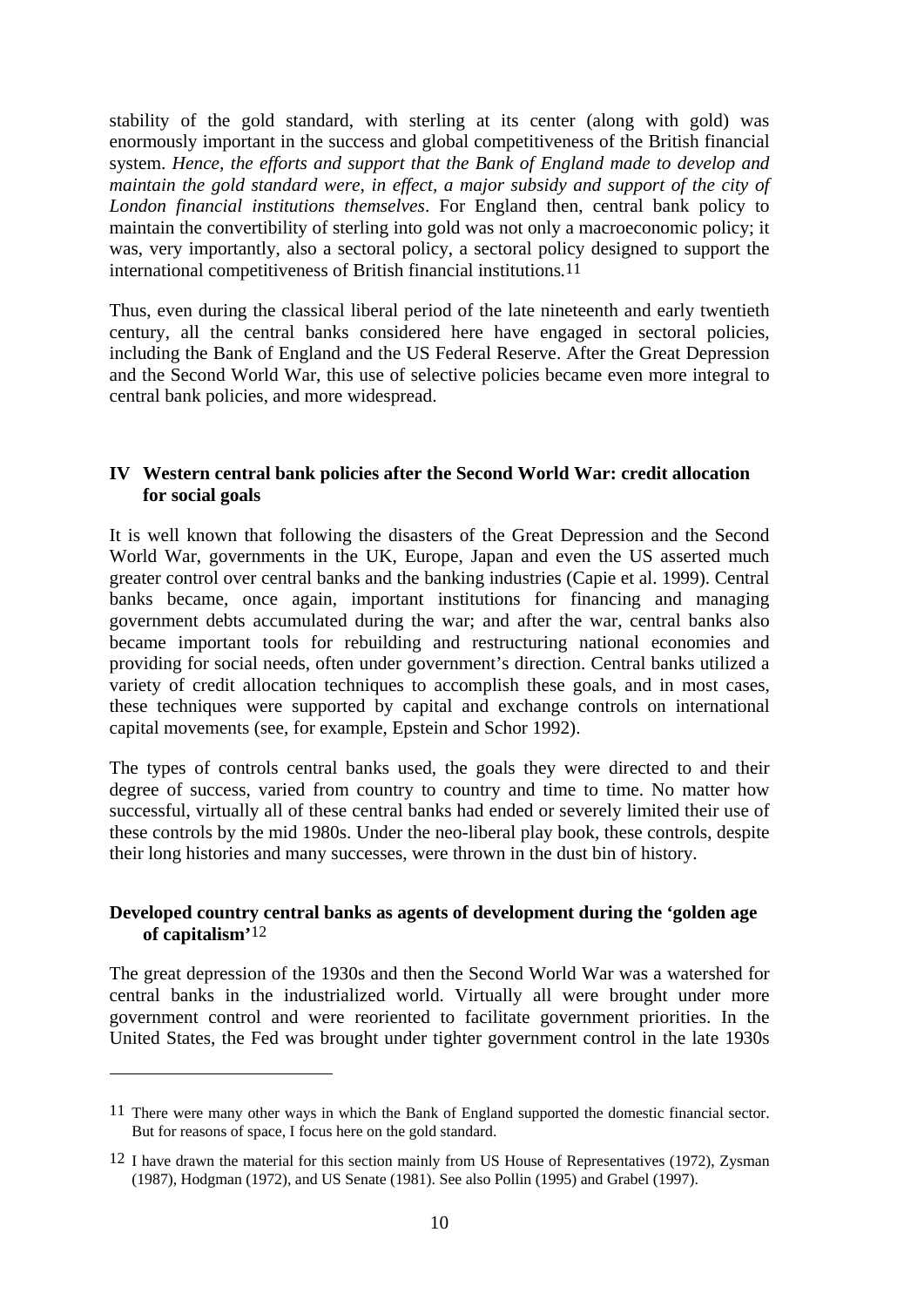and then, at the start of the Second World War was required to help the Treasury finance the war effort at relatively low interest rates.13 It remained under Treasury control until 1951, but even after that, was subject to significant government pressures to support the market for US government debt that had been accumulated during the war. In addition, the Humphrey-Hawkins full employment bill obligated the Federal Reserve to pursue polices to support high employment while controlling inflation. The era of Keynesian policies was at hand (Epstein and Schor 1990).

The US government had a myriad of financial institutions, moreover, that supported national goals, notably housing (Dymski 1993; Wolfson 1993). The Savings and Loan banks, along with other government supported financial institutions, for example, supported housing. During this period, the Federal Reserve policy was quite sensitive to the needs of the housing market concerns and even tailored its monetary policy to avoid significantly harming it (Maisel 1973).

In Europe and England, central banks that had been independent before the war found themselves subject to state control after 1945 (Capie et al. 1999: 72). During the war, monetary policy was often implemented through direct controls while interest rates were held low and constant. Direct controls continued in the aftermath of the war with various credit allocation techniques (Capie et al. 1999: 25).

### **Credit allocation techniques**

<u>.</u>

Credit controls are commonly defined as measures by which the authorities seek to modify the pattern and incidence of cost and availability of credit from what markets would generate on their own (Hodgman 1972: 137). Credit controls seek to influence credit allocation and interest rate structures (ibid.). In Europe credit controls have served a number of purposes: (1) to finance government debt at lower interest rates (2) to reduce the flow of credit to the private sector without raising domestic interest rates (3) to influence the allocation of real resources to priority uses and (4) to block channels of financial intermediation and thus to assist restrictive general monetary policy and (5) to strengthen popular acceptance of wage-price controls by holding down interest income (ibid.).

European experiences with credit controls varied from country to country. In Germany, controls were used only briefly after the Second World War. In the Netherlands and the United Kingdom, extensive use was made of them, but they were always seen as temporary and short-run expedients. In the Netherlands, credit controls were used to support macroeconomic policy, rather than credit allocation. In the United Kingdom, the principle aim of controls was to facilitate low cost government debt. The government was concerned about the impacts of high interest rates on the bond market, on income distribution and on the balance of payments. A more limited aim of the quantitative ceilings was to guarantee a flow of short term credit at favorable interest rates to high priority activities such as ship building and the finance of exports and productive investment in manufacturing. Credit ceilings were put into place, and exemptions were sometimes made for priority sectors (Hodgman 1972: 144). Moreover, the Bank of

<sup>13</sup> Though Paul Samuelson, among others remarked that the long term interest rate should have been set even lower (see Epstein and Schor 1995).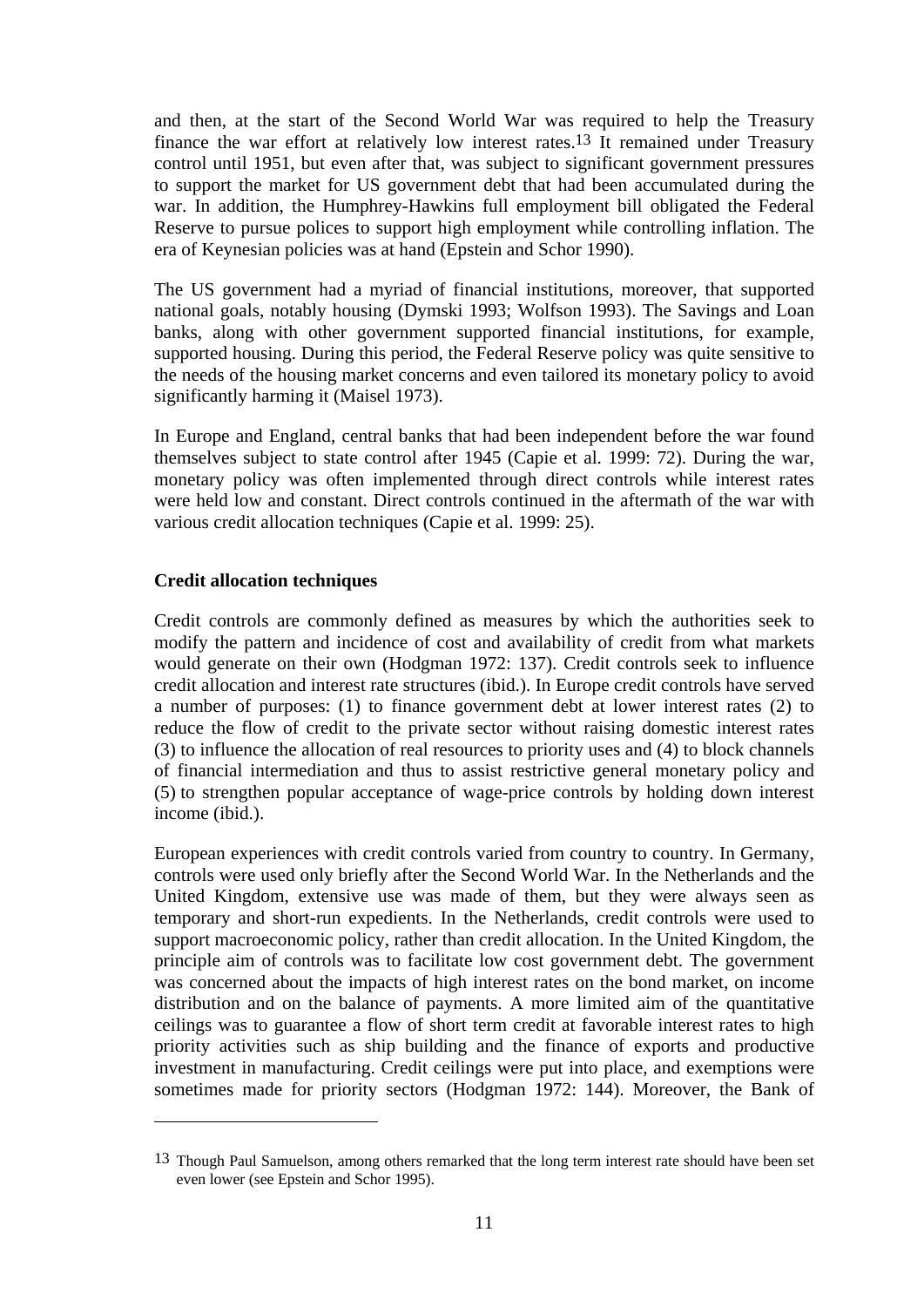England identified sectors for which credit should be limited, such as consumption and the financing of imports. In England, as elsewhere, these credit controls were accompanied by exchange and capital controls.

France, Italy and Belgium were a different story. There, the principle of controlling credit flows and interest rates to serve national interests was widely accepted. France had, perhaps, among the most extensive and successful sets of controls, that were part of the government's overall approach to industrial policy. The Bank of France was nationalized in 1945, and placed under the National Credit Council, the institution in charge of implementing the financial aspects of the government plan (Hodgman 1972: 147; Zysman 1987). The broad aim of credit policy in France was to contribute to the modernization of the French economy and its ability to compete in international markets. To influence the volume and allocation of credit, the Bank of France used various methods (see Hodgman 1972: 148 and Zysman 1987, for descriptions).

Variable 'asset based reserve requirements' were widely used. These require banks have to observe minimum reserve requirements based on the assets they hold, but the central bank varies these to promote lending to desired sectors. They do this by allowing lower required reserve rates on privileged assets. A second technique – ceilings on credit extension – has been used as well. The ceilings were used to reduce credit expansion without raising interest rates, and also to allocate credit: priority sectors were exempted from the ceilings. These included short-term export credits, medium-term loans for construction, and others. These ceilings applied to a large range of financial institutions, and were accompanied, as well, by capital and exchange controls as an important concomitant (Hodgman 1972: 148-149; Zysman 1987). A third tool was the scrutiny of individual credits made by banks. This allowed the Bank of France, for example, to approve loans for privileged purposes. Another approach to affecting the allocation of credit involved the use of rediscounting of bills at lower interest rates for priority purposes (ibid.: 151).14

Zysman (1987) has emphasized the role of these credit allocation techniques in helping to revive the French economy and help it adjust to structural challenges in the post war period. Italy and Belgium also used similar policies. In the case of Italy, a major goal was to help develop the southern part of the country (US House of Representatives 1972: 11).

Oddly enough, there has not been a comprehensive statistical analysis of the effectiveness of these controls over a range of industrial countries. The studies that have been done report that the controls were effective (ibid.: 145). More broadly, the general consensus of analyses of these experiences is that they are most successful when the controls apply to a broad swath of the financial sector, to avoid arbitrage and avoidance,

 $\overline{a}$ 

<sup>14</sup> Analysis by Lester Thurow and the US House Banking Committee in the early 1970s identified three main techniques for protecting or promoting priority sectors: (1) asset based reserve requirements (2) government borrowing in the capital market and re-lending to preferred sectors and (3) competition by government financial institutions for primary saving flows and lending captured flows to preferred sectors (for example, through the government postal savings system). In the case of Sweden, asset based reserve requirements were used to aid the housing market (ibid.) In Japan, government savings institutions were used to capture personal savings flows and these were channeled by the finance ministry (of which the Bank of Japan is a part) to industries that were perceived to most preserve economic growth (ibid.: 13).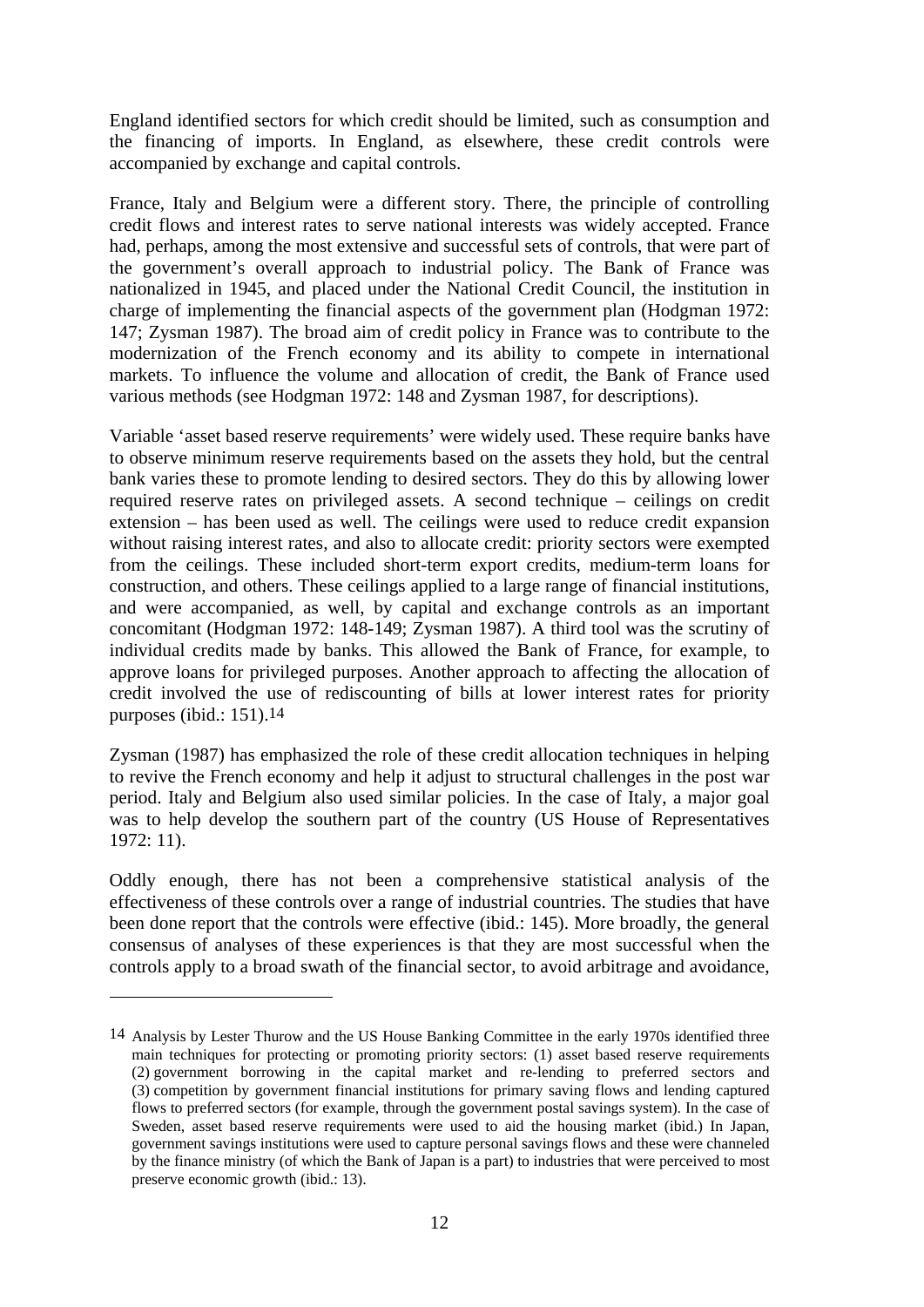when they are accompanied by capital and exchange controls, to avoid capital flight, and when they are part of a coherent plan of economic promotion and development (Zysman 1987; Hodgman 1972; US Senate 1972; US House of Representatives 1981). These same lessons apply to developing countries as well, though they were not always applied.

### **The neo-liberal order**

To be sure, not all of these efforts were successful. Yet most accounts suggest that some, if not many of them were in reaching important social goals including rebuilding industry, supporting housing and financing the overhang of government debt acquired during the war while avoiding massive shifts in wealth toward rentiers. Still, by the 1990's many if not most of these programs had been swept away. The increase in inflation, elimination of exchange and capital controls, and the break down of the Bretton Woods system all contributed to the dramatic changes in financial markets and policies. Still, rather than seeing this evolution to liberalized financial markets and central banking policy as a conjunctural change, economists and policy makers have identified the current confluence of policies and structures as somehow 'modern', even optimal, and therefore worthy of emulation throughout the globe.

### **V Central banks as agents of development in developing countries**

#### **Introduction**

After the Second World War, there was a major transformation of central banking in the developing world. In many respects, these changes paralleled those in the developed world just described. But in developing countries, central banks were much more emphatically *agents of economic development* then in many richer countries. As described by renowned monetary historian of the New York Federal Reserve, Arthur I. Bloomfield reported in 1957:

During the past decade there has been a marked proliferation and development of central banking facilities in the underdeveloped countries of the world, along with an increasing resort to the use of monetary policy as an instrument of economic control. Since 1945, central banks have been newly established and pre-existing ones thoroughly reorganized, in no less than some twenty-five underdeveloped countries. In other cases the powers of pre-existing central banks have been broadened...in large part the recent growth of central banking in the economically backward areas has also reflected a desire on the part of the governments concerned to be able to pursue a monetary policy designed to promote more rapid economic development and to mitigate undue swings in national money incomes. (Bloomfield 1957: 190)

Bloomfield goes on to describe the functions, powers, and goals of these central banks.

Many of the central banks, especially those established since 1945 *with the help of Federal Reserve advisers* are characterized by unusually wide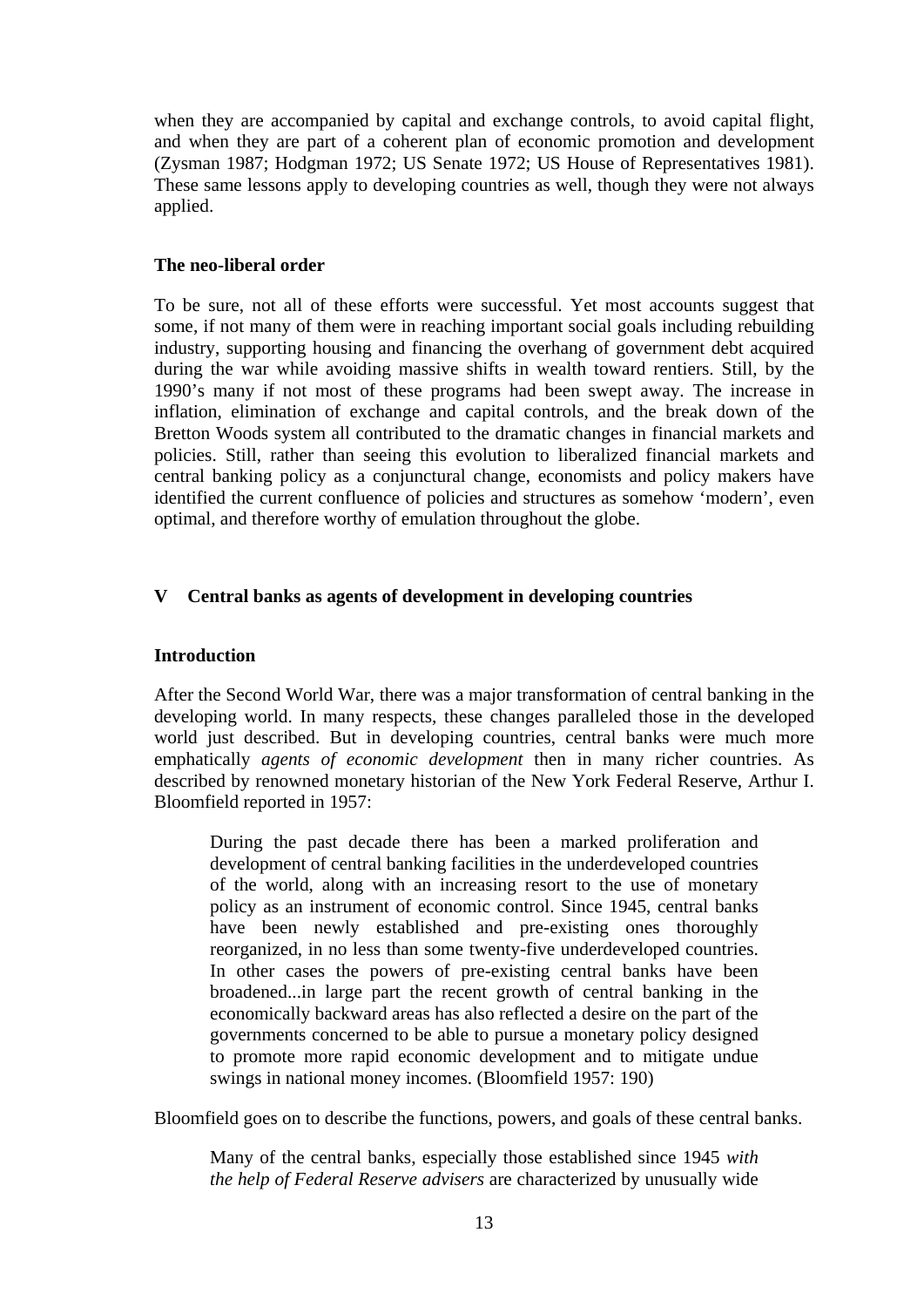and flexible powers. A large number of instruments of general and selective credit control, some of a novel character, are provided for. Powers are given to the central bank to engage in a wide range of credit operations with commercial banks and in some cases with other financial institutions… These and other powers were specifically provided in the hope of enabling the central banks…to pursue a more *purposive* and effective monetary possible than had been possible for most….that had been set up…during the twenties and thirties…[that] for the most part [had] been equipped with orthodox statutes and limited powers which permitted little scope for a monetary policy *designed to promote economic development and internal stability* … (ibid.: 191 [emphasis added])

Somewhat surprisingly from the perspective of today's financial orthodoxy, the Federal Reserve Bank of New York helped to establish developing country central banks and encouraged them to have a broad range of monetary and credit powers, especially in contrast to the orthodoxy of the 1920s and 1930s. Of course, the Fed continued to be concerned about the importance of stabilization, controlling excessive credit creation and maintaining moderate inflation.

But [the central bank's] efforts need not, and in fact should not, stop here. The majority of central banks in underdeveloped countries have in actual practice adopted a variety of measures designed more effectively to promote the over-all development of their economies. Some of these measures are admittedly outside the traditional scope of central banking, but central banking in these countries should not necessarily be evaluated in terms of the standards and criteria applied in the more developed ones…the central bank can seek to influence the flow of bank credit and indeed of savings in directions more in keeping with development ends. (ibid. p. 197)

Bloomfield describes the same tools of credit manipulation described earlier with respect to Europe, Japan and even the United States:

selective credit controls applied to the banking system, through help in establishing and supporting special credit institutions catering to specialized credit needs, and through influence over the lending policies of such institutions, it can help to some degree to re-channel real resources in desired directions, both between the public and private sector and within the private sector itself. (ibid.: p. 198)<sup>15</sup>

Writing about the same issue almost fifteen years later (in 1971), another prominent Federal Reserve official, Andrew F. Brimmer, a member of the Federal Reserve Board of Governors, looks back on the experience with 'developmental' central banking in the developing world: 'during the last ten years, a number of central banks concerned

 $\overline{a}$ 

<sup>15</sup> Of course, Bloomfield cautions that; 'Such measures would for the most part be justified, however, only to the extent that they do not conflict with the overriding requirement of financial stability or involve the central bank in details of a sort that might distract its attention and energies from the effective implementation of a policy aimed at stability' (ibid.: 197).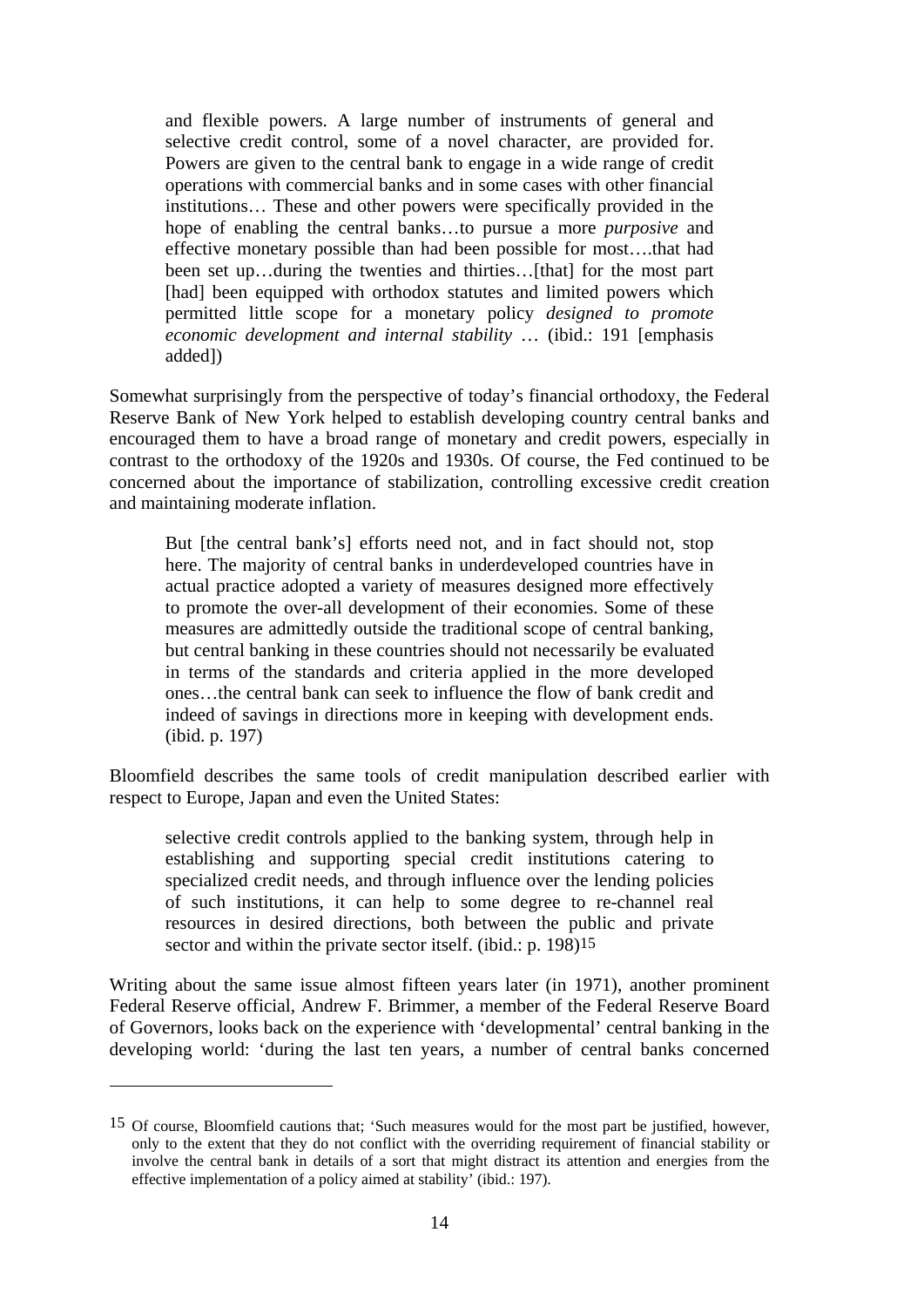themselves with problems of economic development almost as much as they did with the traditional functions of central banking' (Brimmer 1971: 780).

By 1971, monetary officials, as represented even by a pro-Keynesian economist like Brimmer, had become more skeptical of the developmental role of central banks in developing countries.

Brimmer and his associates describe a variety of techniques that central banks pursued in the 1960s: these included: providing capital to development institutions, such as industrial and agricultural development banks; extending credit to development banks an purchasing their securities; buying a small part of the equity of development banks; establishing a 'securities regulation fund' to create a market for the securities of various development finance institutions, by using the profits from the ordinary operations of the central bank (ibid.: 785); using differential discount rates to allocate credit to capital development projects;<sup>16</sup> the establishment of portfolio ceilings on activities having a low priority; various types of reserve requirements, including differential reserve requirements to influence the allocation of credit;17 using import deposit requirements, (primarily intended to deal with balance of payments difficulties) to also influence the allocation of bank credit (Brimmer 1971).18

Brimmer on the whole is somewhat negative about the effectiveness of many of these techniques, with the evidence from Brimmer's study providing mixed results about the effectiveness of these policies. The possible trade-off between developmental central bank policy and the maintenance of financial and macroeconomic stability is also a continuing concern.

Yet, despite these concerns, one sees in retrospect that support by the central bank of the government's policy for industrial development made a key contribution to the rise of many of the more successful developing countries in the late twentieth century. Alice Amsden reports the role of medium and long-term financing, often supported by central banking mechanisms as just described, were key to *The Rise of 'the Rest'* (Amsden 2000).19 The countries of the rest, according to Amsden, acquired a manufacturing base in the years prior to the Second World War and then, after the war, industrialized rapidly, moving, eventually into mid-level and even high-technology production (ibid.: 1-2). Among many other factors, Amsden stresses the important role of finance in the

1

<sup>16</sup> These have been used in many countries: Argentina, Bolivia, Brazil, Colombia, Costa Rica, the Dominican Republic, Ecuador, Peru and Venezuela, Israel, India, Indonesia, Korea, Pakistan, the Philippines, Republic of China, and Thailand. The central bank charges a preferential rate on discounts or advances against favored types of paper to induce commercial banks to increase their lending (Brimmer 1971: 786).

<sup>17</sup> These have been used in: Mexico, Argentina, Brazil, Chile, Columbia, the Dominican Republic, Israel and Peru among other countries (Brimmer 1971: 788).

<sup>18</sup> Imports of developmentally important goods are subject to lower deposit requirements and hence are favoured. This has been used in Argentina, Brazil, Chile, Colombia, Ecuador, Indonesia, Israel, Pakistan, Paraguay, the Philippines, Uruguay and Vietnam (Brimmer 1971: 789).

<sup>19</sup> Amsden's 'rest' consist of China, India, Indonesia, South Korea, Malaysia, Taiwan and Thailand in Asia; Argentina, Brazil, Chile and Mexico in Latin America; and Turkey in the Middle East (Amsden 2000: 1).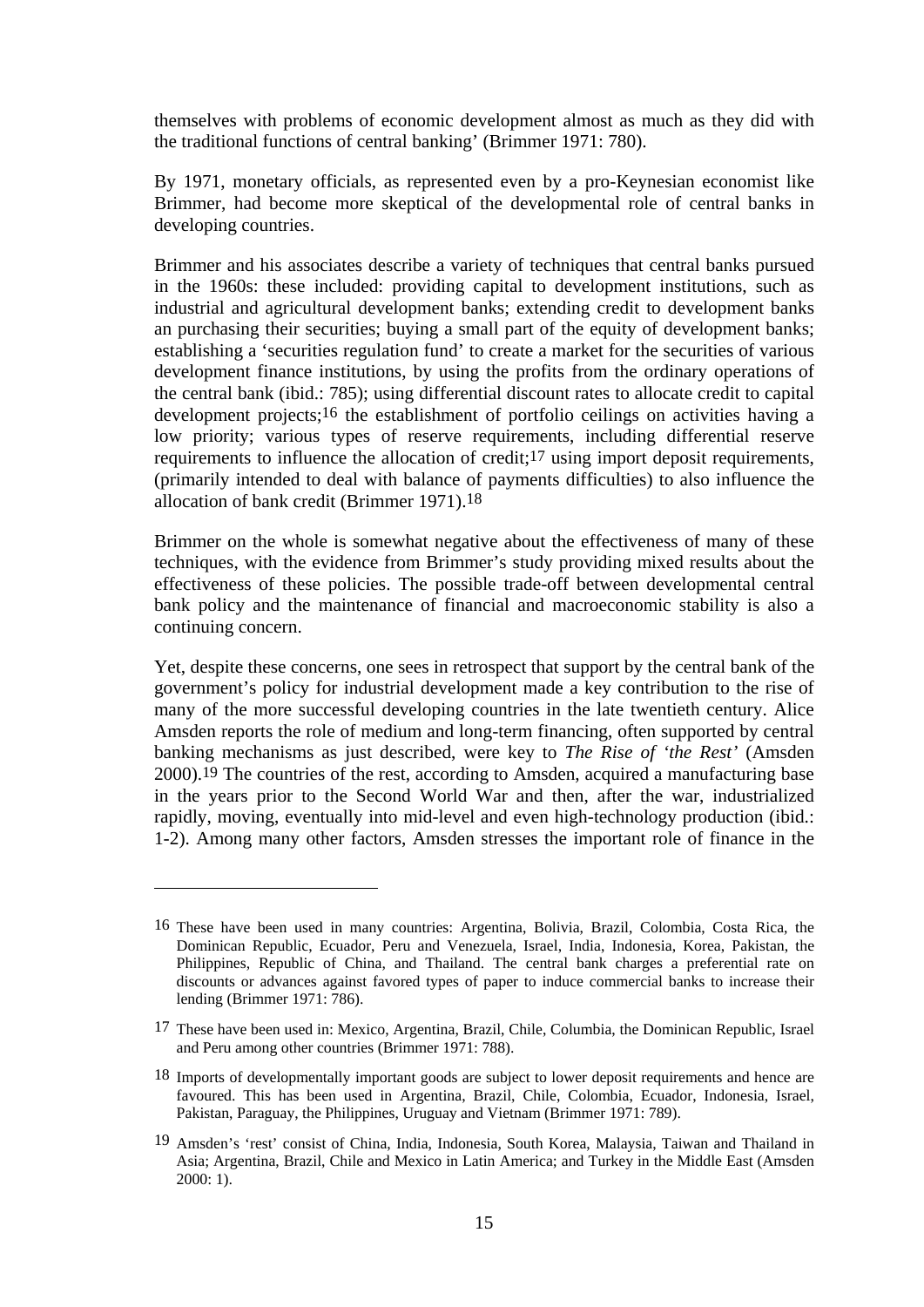success of these countries, and especially the mobilization and allocation of medium term and long-term finance for industrialization.

The state's main agent for financing investment was the development bank. Sometimes, the whole banking sector in these countries was mobilized to direct long-term credit to targeted industries, thereby 'acting as a surrogate development bank' (ibid.: 129). Lending terms of development banks were almost always concessionary (ibid.: 132). The public finance behind the rest's development banking was often 'off-budget' and related to non-tax revenues. It derived from foreign sources, deposits in governmentowned banks post office savings accounts, and pension funds. As we just saw, many central banks played a key role here as well.

More specifically, central banks played an important role in accommodating the development oriented policies of these governments. Most kept effective real interest rates low, even negative.20 They also used capital controls to insulate domestic markets from hot money flows that could lead to over-valued exchange rates and crises. Furthermore, central banks also played an important role in the 'off-budget' financing of a number of these countries using the techniques described by Bloomfield and Brimmer as mentioned above. These experiences were not all unqualified successes, of course. Still, in many cases, as part of a government policy, they helped underwrite significant economic development in many countries.21

### **VI Conclusion**

This paper has argued that virtually throughout their history, central banks have financed governments, used allocation methods and subsidies to engage in 'sectoral policy' and have attempted to manage the foreign exchanges, often with capital and exchange controls of various kinds. The current 'best practice recipe', then, goes against the history and tradition of central banking in the countries now most strongly promoting it. (Note the obvious parallels with Ha-Joon Chang's argument with respect to trade and other policies, 2002.)

The question, then, is NOT whether central banks have or should pursue developmental policy, but rather: what *kind* of developmental policy should they conduct? Here history also gives some guidance. Central banks have been most effective in helping to foster development, especially in 'late developers', where they have been part of the governmental apparatus of industrial policy.

Throughout this history, a continuing tension has existed between the developmental roles of central banks and the stabilizing roles. Yet there is little evidence that the optimal solution to this tension is to abandon the developmental role entirely. Worse yet is to do – as many central banks under IMF tutelage have done – follow the lead of England and the US as described earlier, and focus its developmental role entirely on promoting the financial sector, especially the fashionable 'stock market based' financial

<sup>20</sup> Of course, these policies in some cases eventually had negative consequences; this comes back to the issue of the delicate balance between the developmental and stabilization roles of central banks.

<sup>21</sup> Severe space constraints prevent me from giving extensive documentation of these cases here.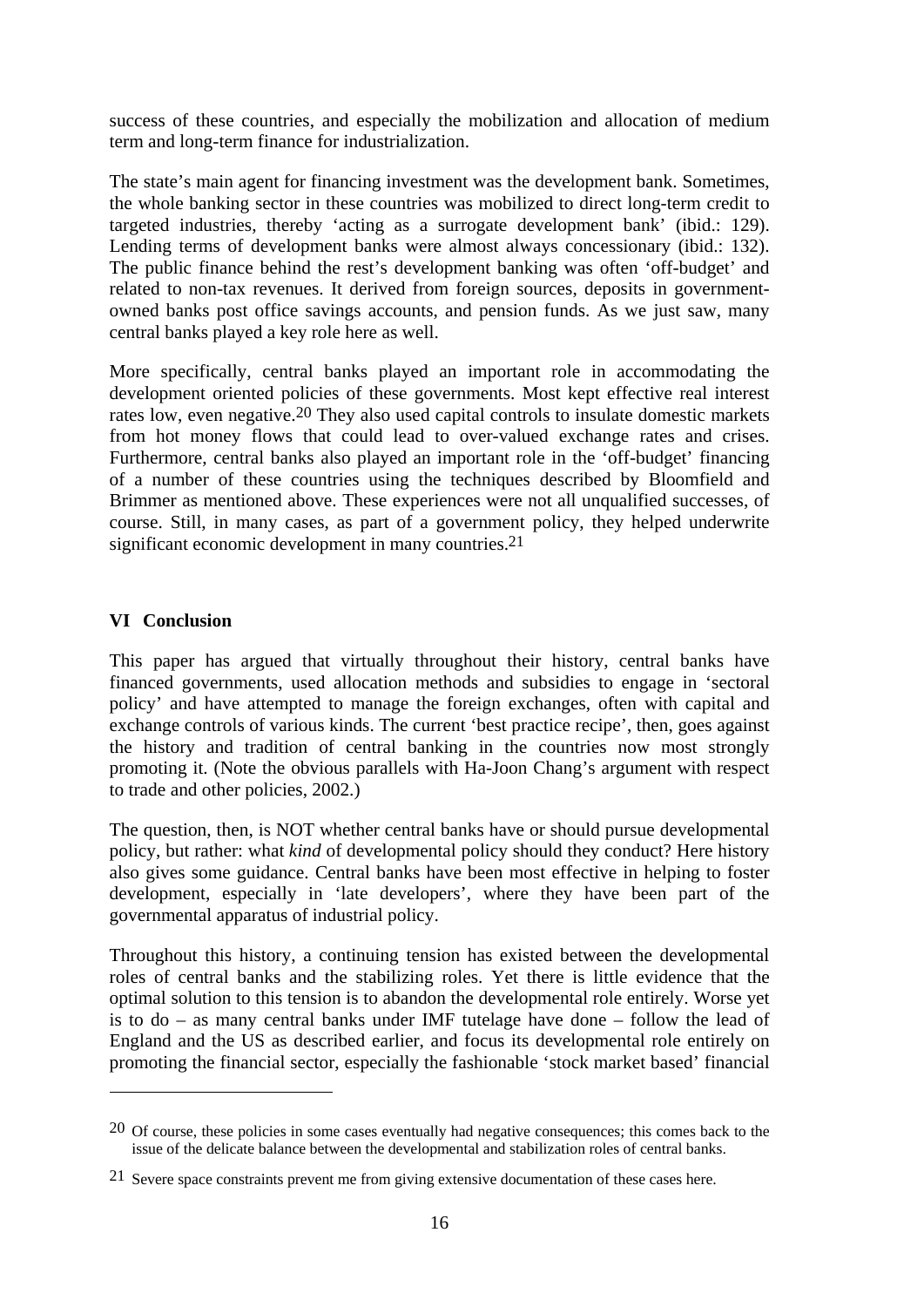sectors. There is little evidence that the stock-market based financial sectors promoted these days in many developing countries leads to faster economic growth or more development (Zhu et al. 2004). Worse yet, promoting the financial sector through internal and external financial liberalization can make developing countries highly vulnerable to financial panics and crises, as we saw with the Asian financial crisis (for example, see, Epstein 2005b). Thus, rather than resolving the tension between the developmental and stabilization central bank roles, this financial sector promotion approach associated with financial liberalization and neo-liberal central banking poses the danger of making the tension even worse.

#### **References**

- Amsden, Alice H. (2001). *The Rise of 'The Rest'; Challenges to the West from Late-Industrializing Economies*. Oxford: Oxford University Press.
- Bernanke, Ben S., Thomas Laubach, Adam S. Posen and Frederic S. Mishkin (1999). *Inflation Targeting: Lessons from the International Experience*. Princeton NJ: Princeton University Press.
- Bhattacharyya, P.C. (1971). *Central Banking in a Developing Economy*. Bombay: Vora  $&Co.$
- Blinder, Alan S. (1998). *Central Banking in Theory and Practice*. Cambridge MA: MIT Press.
- Blinder, Alan (2004). *The Quiet Revolution; Central Banking Goes Modern*. New Haven CT: Yale University Press.
- Bloomfield, Arthur I. (1957). 'Some Problems of Central Banking in Underdeveloped Countries', *The Journal Of Finance*, 12(2): 190-204.
- Brimmer, Andrew F. (1971). 'Central Banking and Economic Development: The Record of Innovation', *Journal of Money, Credit and Banking*, 3(4): 780-92.
- Broz, J. Lawrence (1997). *The International Origins of the Federal Reserve System*. Ithaca: Cornell University Press.
- Cameron, Rondo and Larry Neal (2003). *Concise Economic History of the World; From Paleolithic Times to the Present*. Oxford: Oxford University Press.
- Capie, Forrest, Charles Goodhart, Stanley Fischer and Norbert Schnadt (1994). *The Future of Central Banking; The Tercentenary Symposium of the Bank of England*. Cambridge: Cambridge University Press.
	- ——— (1994). 'The Development of Central Banking' in Forrest Capie, Charles Goodhart, Stanley Fischer and Norbert Schnadt, *The Future of Central Banking: The Tercentenary Symposium of the Bank of England*. Cambridge: Cambridge University Press, pp. 1-232.
- Capie, Forrest (1999). 'Banking in Europe in the  $19<sup>th</sup>$  Century: the Role of the Central Bank', in Richard Sylla, Richard Tilly and Gabriel Tortella, *The State, the Financial System and Economic Modernization*. Cambridge: Cambridge University Press, pp. 118-33.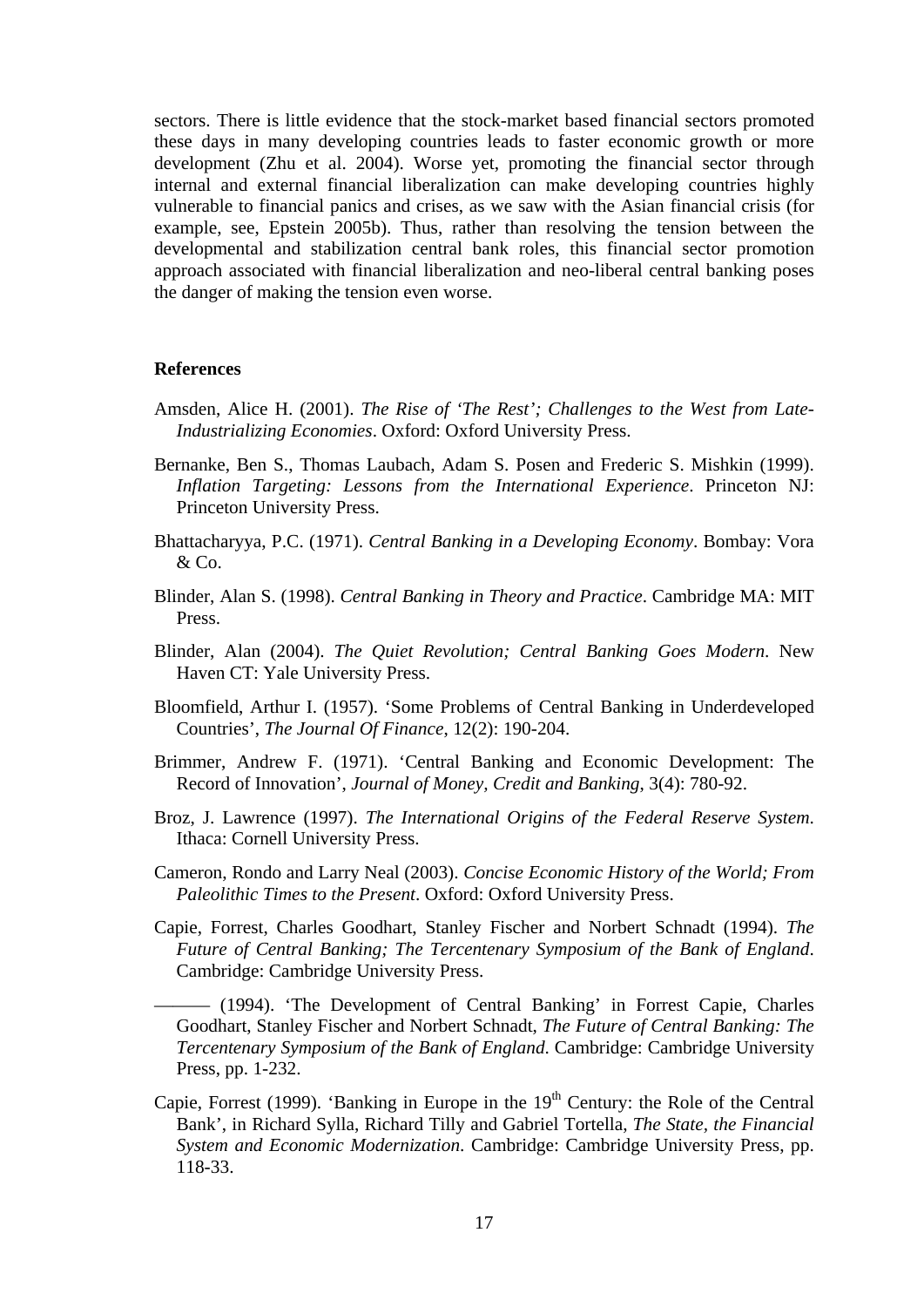- Caprio, Gerard Jr. and Patrick Honohan (2001). *Monetary Policy Instruments for Developing Countries; A World Bank Symposium*. Washington DC: World Bank.
- Chang, Ha-Joon (2002). *Kicking Away the Ladder; Development Strategy in Historical Perspective*. London: Anthem Press.
- Chang, Ha-Joon and Ilene Grabel (2004). *Reclaiming Development*. London: Zed Press.
- De Cecco, Marcello (1974). *Money and Empire; The International Gold Standard, 1890-1914*. Oxford: Basil Blackwell.
- Dymski, Gary A. (1993). 'How To Rebuild the U.S. Financial System: Level the Playing Field and Renew the Social Contract' in Gary A Dymski, Gerald Epstein and Robert Pollin (eds) *Transforming the US Financial System; Equity and Efficiency for the 21st Century*. Washington DC: Economic Policy Institute, pp. 101–131.
- Dymski, Gary A., Gerald Epstein and Robert Pollin (eds) (1993). *Transforming the US Financial System; Equity and Efficiency for the 21<sup>st</sup> Century. Washington DC:* Economic Policy Institute.
- Eichengreen, Barry (1992). *Golden Fetters: The Gold Standard and the Great Depression*. Oxford: Oxford University Press.
- Epstein, Gerald (1981). 'Domestic Stagflation and Monetary Policy: The Federal Reserve and the Hidden Election', in Thomas Ferguson and Joel Rogers (eds) *The Hidden Election*, New York: Pantheon Press.
- Epstein, Gerald (1982). 'Federal Reserve Politics and Monetary Instability', in Alan Stone and Edward J. Harpham (eds) *The Political Economy of Public Policy*, Beverly Hills: Sage.
- Epstein, Gerald (2003). 'Alternatives to Inflation Targeting Monetary Policy for Stable and Egalitarian Growth: A Brief Research Summary', www.umass.edu/peri.
- Epstein, Gerald (ed.) (2005a). *Capital Flight and Capital Controls in Developing Countries*. Northampton, MA: Edward Elgar.
- Epstein, Gerald (ed.) (2005b). *Financialization and the World Economy*. Northampton, MA: Edward Elgar.
- Epstein, Gerald and Juliet Schor (1990). 'Macropolicy in the Rise and Fall of the Golden Age', in Stephen Marglin and Juliet Schor (eds), *The Golden Age of Capitalism: Reinterpreting the Postwar Experience*. New York: Oxford University Press for UNU-WIDER.
	- ——— (1992). 'Structural Determinants and Economic Effects of Capital Controls in OECD Countries', in Tariq Banuri and Juliet Schor (eds), *Financial Openness and National Autonomy*. Oxford: Clarendon Press for UNU-WIDER: 136-161.
	- ——— (1995). 'The Federal Reserve-Treasury Accord and the Construction of the Postwar Monetary Regime', *Social Concept*, 7(1): 7-48.
- Epstein, Gerald, Ilene Grabel and Jomo, K.S. (2005). 'Capital Management Techniques in Developing Countries', in Gerald Epstein (ed.) *Capital Flight and Capital Controls in Developing Countries*. Northampton, MA: Edward Elgar.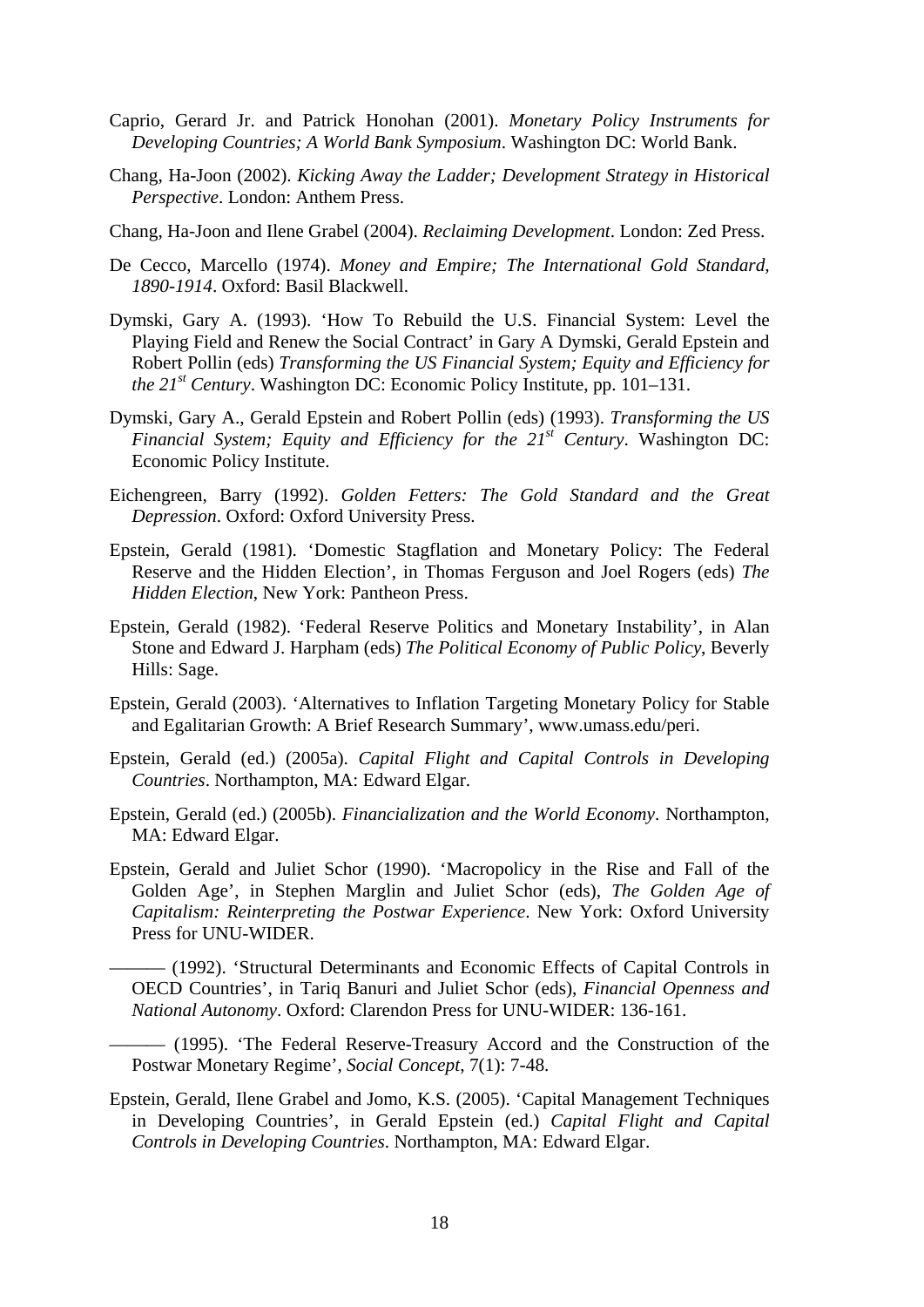- Fischer, Stanley (1994). 'Modern Central Banking' in Forrest Capie, Charles Goodhart, Stanley Fischer and Norbert Schnadt, *The Future of Central Banking: The Tercentenary Symposium of the Bank of England*. Cambridge: Cambridge University Press, pp. 262-304.
- Gerschenkron, Alexander (1962). *Economic Backwardness in Historical Perspective*. Cambridge MA: Harvard University Press, Belknap Press.
- Ghosh, Jayati and C.P. Chanrasekhar (2002). *Crisis As Conquest: Learning From East Asia***.** New Delhi: Orient Longman.
- Goodhart, Charles (1988). *The Evolution of Central Banks*. Cambridge MA: MIT Press.
- Grabel, Ilene (1997). 'Savings, Investment and Functional Efficiency: A Comparative Examination of National Financial Complexes', in Robert N. Pollin (ed.) *The Macroeconomics of Saving, Finance and Investment*. Ann Arbor: University of Michigan Press, pp. 251-98.
- Greider, William (1987). *The Secrets of the Temple*. New York: Simon & Schuster.
- Hodgman, Donald R. (1973). 'Credit Controls in Western Europe: An Evaluative Review', in *The Federal Reserve Bank of Boston, Credit Allocation Techniques and Monetary Policy*. Boston: Federal Reserve Bank, 137-161.
- Holtfrerich, Carl-L., Jaime Reis and Gianni Toniolo (eds) (1999). The Emergence of Modern Central Banking from 1918 to the Present. Aldershot: Ashgate.
- Kindleberger, Charles (1993). *A Financial History of Western Europe*, 2nd edn. Oxford: Oxford University Press.
- Kindleberger, Charles (1996). *World Economic Primacy, 1500-1990*. Oxford: Oxford University Press.
- Knodell, Jane. (2004). 'Central Banking in Early Industrialization', in Marc Lavoie and Mario Seccareccia, *Central Banking in the Modern World; Alternative Perspectives*. Northampton, MA: Edward Elgar, pp. 262-81.
- Kolko, Gabriel (1963). *The Triumph of Conservatism*. New York: Free Press.
- Maisel, Sherman (1973). *Managing the Dollar*. New York: Norton.
- Maxfield, Sylvia (1994). 'Financial Incentives and Central Bank Authority in Industrializing Nations', *World Politics*, 46(4): 556-88.
- Maxfield, Sylvia (1997). *Gatekeepers of Growth; The International Political Economy of Central Banking in Developing Countries*. Princeton: Princeton University Press.
- Nembhard, Jessica Gordon (1996). *Capital Control, Finanical Regulation, and Industrial Policy in South Korea and Brazil*, Westport, CT: Praeger Publishers.
- North, Douglass C. and Barry R. Weingast (1989). 'Constitutions and Commitment: The Evolution of Institutions Governing Public Choice in Seventeenth-Century England', *Journal of Economic History*, 49(December): 803-32.
- Pollin, Robert (1995). 'Financial Structures and Egalitarian Economic Policy', *New Left Review*, 214: 26-61.